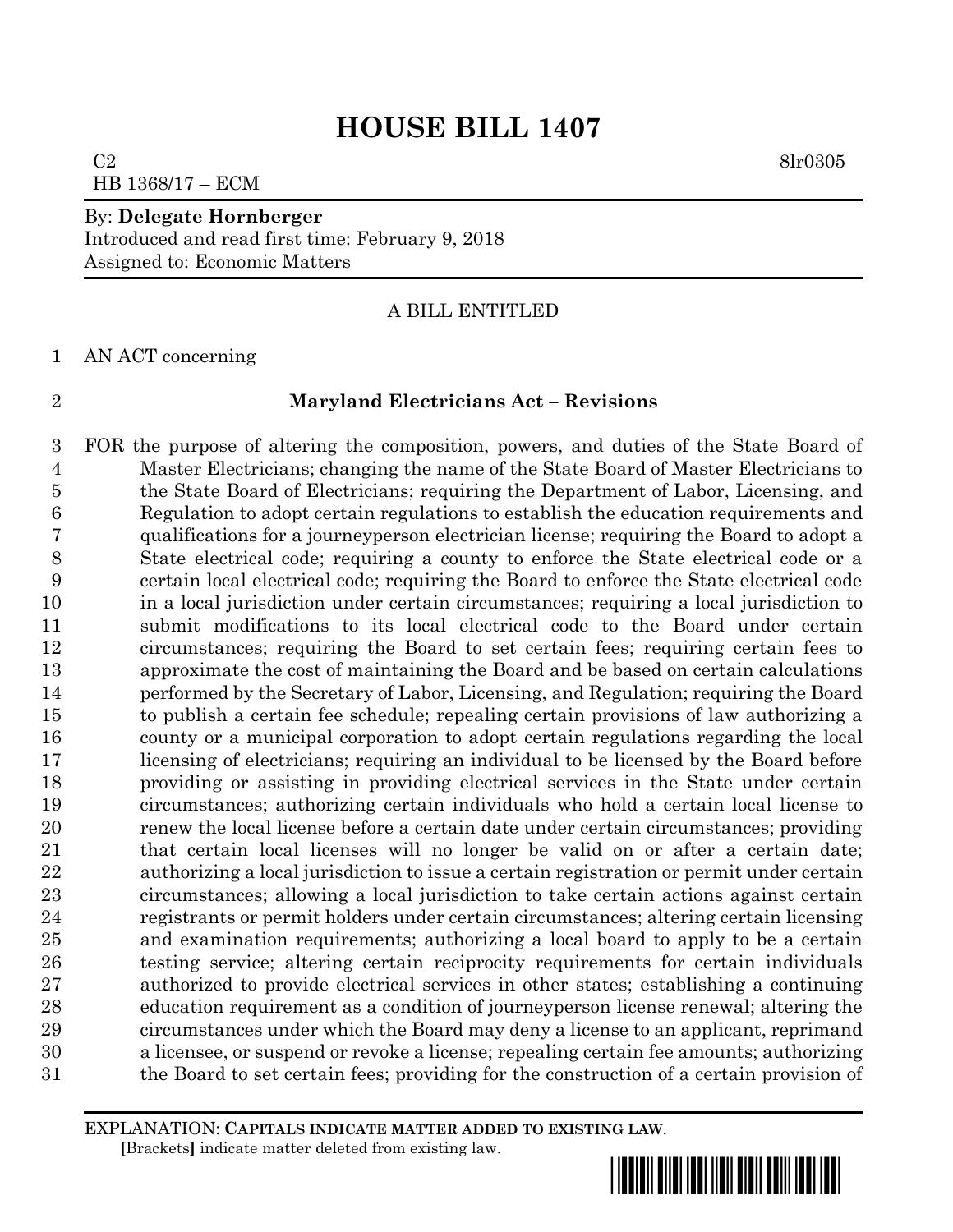law; repealing certain provisions of law authorizing the assignment of a certain license; requiring a master electrician to display certain information in a certain manner; requiring the licensee to give the Board certain notice of a change in certain information; prohibiting a person from taking certain actions without a license; establishing certain penalties for certain violations; requiring each electrical installation in the State to conform to the State electrical code; requiring the Secretary to make a certain calculation for certain purposes; establishing that certain fees in effect on a certain date remain in effect until certain other fees are adopted and made effective; requiring the Board to provide a certain notice to each local board in the State; altering, adding, and repealing certain defined terms; making stylistic and conforming changes; and generally relating to the State Board of Electricians and the licensing and regulation of electricians.

- BY repealing
- Article Business Occupations and Professions
- Section 6–302 and 6–321; 6–401 and 6–402 and the subtitle "Subtitle 4. Assignment of Local Licenses"; 6–501 through 6–506 and the subtitle "Subtitle 5. Reciprocity"; and 6–601 through 6–603
- Annotated Code of Maryland
- (2010 Replacement Volume and 2017 Supplement)
- BY repealing and reenacting, with amendments,
- Article Business Occupations and Professions
- Section 6–101 through 6–103; 6–201 through 6–208 to be under the amended subtitle "Subtitle 2. State Board of Electricians"; 6–301; 6–303 through 6–306; 6–306.1; 6–307 through 6–320; 6–604 through 6–606 to be under the amended subtitle "Subtitle 4. Miscellaneous Provisions"; and 6–701 and 6–702 to be under the amended subtitle "Subtitle 5. Short Title; Termination of Title"
- Annotated Code of Maryland
- (2010 Replacement Volume and 2017 Supplement)

BY adding to

- Article Business Occupations and Professions
- Section 6–104 and 6–404 through 6–408
- Annotated Code of Maryland
- (2010 Replacement Volume and 2017 Supplement)
- BY adding to
- Article Business Regulation
- Section 2–106.15
- Annotated Code of Maryland
- (2015 Replacement Volume and 2017 Supplement)
- BY repealing and reenacting, with amendments,
- Article Public Safety
- Section 12–603
- Annotated Code of Maryland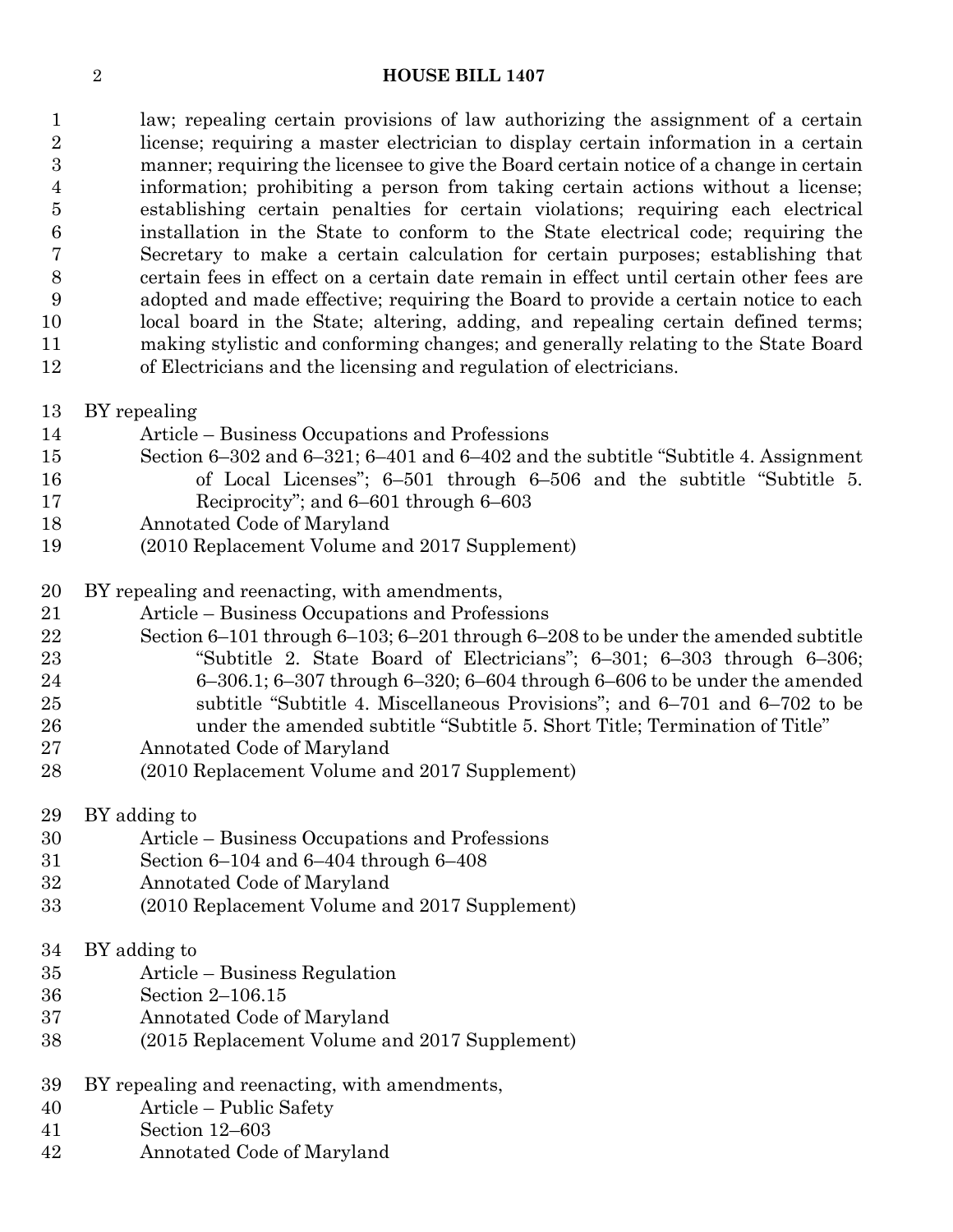| $\mathbf{1}$                                                   | (2011 Replacement Volume and 2017 Supplement)                                                                                                                                                                                                                                                                                                                                              |
|----------------------------------------------------------------|--------------------------------------------------------------------------------------------------------------------------------------------------------------------------------------------------------------------------------------------------------------------------------------------------------------------------------------------------------------------------------------------|
| $\boldsymbol{2}$<br>3<br>$\overline{4}$<br>$\overline{5}$<br>6 | SECTION 1. BE IT ENACTED BY THE GENERAL ASSEMBLY OF MARYLAND,<br>That Section(s) $6-302$ and $6-321$ ; $6-401$ and $6-402$ and the subtitle "Subtitle 4. Assignment"<br>of Local Licenses"; 6–501 through 6–506 and the subtitle "Subtitle 5. Reciprocity"; and<br>6-601 through 6-603 of Article - Business Occupations and Professions of the Annotated<br>Code of Maryland be repealed. |
| 7<br>8                                                         | SECTION 2. AND BE IT FURTHER ENACTED, That the Laws of Maryland read<br>as follows:                                                                                                                                                                                                                                                                                                        |
| 9                                                              | <b>Article - Business Occupations and Professions</b>                                                                                                                                                                                                                                                                                                                                      |
| 10                                                             | $6 - 101.$                                                                                                                                                                                                                                                                                                                                                                                 |
| 11                                                             | In this title the following words have the meanings indicated.<br>(a)                                                                                                                                                                                                                                                                                                                      |
| 12<br>13<br>14                                                 | "Assignment of local license" means any procedure by which a licensee<br>(a)<br>(1)<br>grants to another person a right to use a local license to enable that person to engage in the<br>business of providing electrical services.                                                                                                                                                        |
| 15                                                             | "Assignment of local license" includes any procedure by which:<br>(2)                                                                                                                                                                                                                                                                                                                      |
| 16                                                             | a licensee agrees to be the representative of another person; and<br>(i)                                                                                                                                                                                                                                                                                                                   |
| 17<br>18                                                       | by virtue of that agreement, the other person is authorized to<br>(ii)<br>engage in the business of providing electrical services.                                                                                                                                                                                                                                                         |
| 19                                                             | "BOARD" MEANS THE STATE BOARD OF ELECTRICIANS.<br>(B)                                                                                                                                                                                                                                                                                                                                      |
| 20<br>21<br>22<br>23                                           | "CONTINUING EDUCATION" MEANS ANY COURSE OR TRAINING IN<br>(C)<br>PRACTICAL TECHNIQUES, INSTALLATION PROCEDURES, OR MATERIALS BASED ON<br>THE LATEST EDITION OF THE NATIONAL ELECTRICAL CODE AND ANY ADOPTED<br><b>LOCAL AMENDMENTS ADMINISTERED BY:</b>                                                                                                                                    |
| 24                                                             | (1)<br>A COLLEGE OR TRADE SCHOOL;                                                                                                                                                                                                                                                                                                                                                          |
| 25                                                             | (2)<br>A STATE OR NATIONALLY RECOGNIZED TRAINING PROGRAM; OR                                                                                                                                                                                                                                                                                                                               |
| 26                                                             | (3)<br>AN ORGANIZATION OR INDIVIDUAL APPROVED BY THE BOARD.                                                                                                                                                                                                                                                                                                                                |
| 27<br>28                                                       | $\left[ \text{(c)} \right]$ (D)<br>"Engage in the business of providing electrical services" means to<br>engage in providing electrical services for compensation.                                                                                                                                                                                                                         |
| 29                                                             | "JOURNEYPERSON ELECTRICIAN" MEANS AN INDIVIDUAL WHO IS:<br>(E)                                                                                                                                                                                                                                                                                                                             |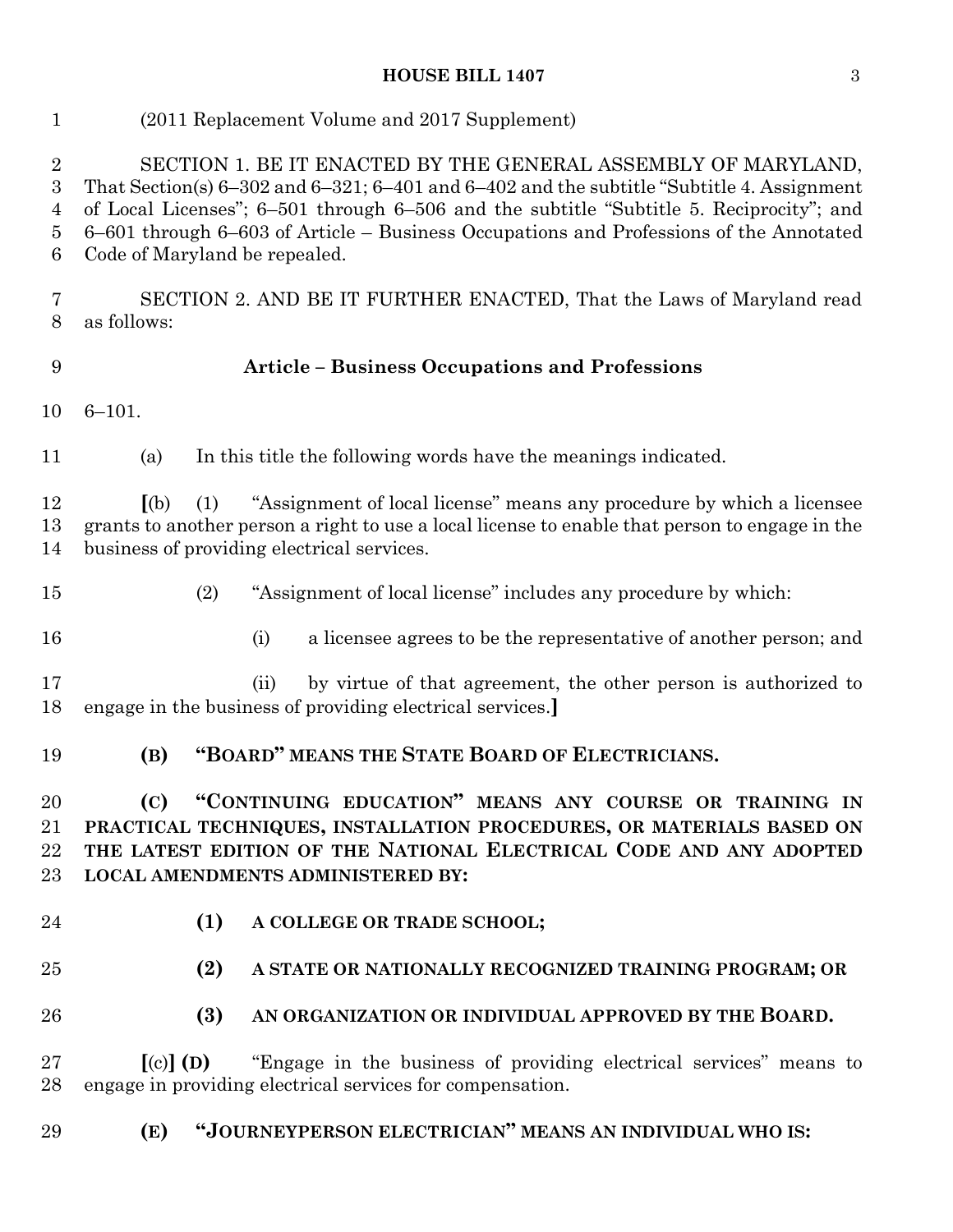|                                    | $\overline{4}$                                                                                                                                                                                |          |           | <b>HOUSE BILL 1407</b>       |           |               |                                      |                                                                                 |                                                                   |
|------------------------------------|-----------------------------------------------------------------------------------------------------------------------------------------------------------------------------------------------|----------|-----------|------------------------------|-----------|---------------|--------------------------------------|---------------------------------------------------------------------------------|-------------------------------------------------------------------|
| $\mathbf{1}$<br>$\overline{2}$     | (1)<br>WHILE UNDER THE DIRECTION AND CONTROL OF A MASTER ELECTRICIAN; OR                                                                                                                      |          |           |                              |           |               |                                      |                                                                                 | LICENSED BY THE BOARD TO PROVIDE ELECTRICAL SERVICES              |
| $\boldsymbol{3}$<br>$\overline{4}$ | (2)<br>MARCH 31, 2020, BY THE LOCAL BOARD IN:                                                                                                                                                 |          |           |                              |           |               |                                      |                                                                                 | LICENSED AS A JOURNEYPERSON ELECTRICIAN ON OR BEFORE              |
| $\overline{5}$                     |                                                                                                                                                                                               | (I)      |           | <b>CALVERT COUNTY;</b>       |           |               |                                      |                                                                                 |                                                                   |
| 6                                  |                                                                                                                                                                                               | (II)     |           | <b>CHARLES COUNTY;</b>       |           |               |                                      |                                                                                 |                                                                   |
| 7                                  |                                                                                                                                                                                               | (III)    |           | HARFORD COUNTY;              |           |               |                                      |                                                                                 |                                                                   |
| 8                                  |                                                                                                                                                                                               | (IV)     |           | <b>MONTGOMERY COUNTY; OR</b> |           |               |                                      |                                                                                 |                                                                   |
| 9                                  |                                                                                                                                                                                               | (V)      |           | PRINCE GEORGE'S COUNTY.      |           |               |                                      |                                                                                 |                                                                   |
| 10<br>11<br>12                     | $\lceil$ (d) $\rceil$ (F)<br>issued by the [State] Board [or a local jurisdiction] to provide OR ASSIST IN PROVIDING<br>electrical services.                                                  | (1)      |           |                              |           |               |                                      |                                                                                 | "License" means, unless the context requires otherwise, a license |
| 13<br>14                           | (2)<br><b>OTHERWISE:</b>                                                                                                                                                                      |          | "LICENSE" | <b>INCLUDES,</b>             |           | <b>UNLESS</b> | <b>THE</b>                           | <b>CONTEXT</b>                                                                  | <b>REQUIRES</b>                                                   |
| 15                                 |                                                                                                                                                                                               | (I)      |           |                              |           |               | A MASTER ELECTRICIAN LICENSE; AND    |                                                                                 |                                                                   |
| 16                                 |                                                                                                                                                                                               | (II)     |           |                              |           |               | A JOURNEYPERSON ELECTRICIAN LICENSE. |                                                                                 |                                                                   |
| 17<br>18<br>19                     | $\left[$ (e) $\right]$ (G)<br>otherwise, a master electrician who is licensed by the [State] Board [or a local jurisdiction]<br>to provide electrical services.                               |          |           |                              |           |               |                                      |                                                                                 | "Licensed master electrician" means, unless the context requires  |
| 20<br>21                           | [(f)] (H)<br>to regulate any aspect of the electrical trade.                                                                                                                                  |          |           |                              |           |               |                                      | "Local board" means a board that a local jurisdiction of the State creates      |                                                                   |
| 22<br>$23\,$                       | $\left[\right(\mathbf{g}\right)$<br>issued by a local board to provide electrical services as a master electrician.                                                                           |          |           |                              |           |               |                                      | "Local license" means, unless the context requires otherwise, a license that is |                                                                   |
| 24<br>$25\,$<br>26                 | $[(h)]$ (I)<br>knowledge, and skill to provide electrical services in all aspects of the electrical trade, in a<br>manner that complies with applicable plans, specifications, codes, or law. |          |           |                              |           |               |                                      | "Master electrician" means an individual who has the experience,                |                                                                   |
| $27\,$<br>28                       | $[(i)]$ $(J)$<br>electrical trade.                                                                                                                                                            | (1)      |           |                              |           |               |                                      | "Provide electrical services" means to provide any service in the               |                                                                   |
| 29                                 | (2)                                                                                                                                                                                           | "Provide |           | electrical                   | services" |               | includes                             | installing,                                                                     | repairing,                                                        |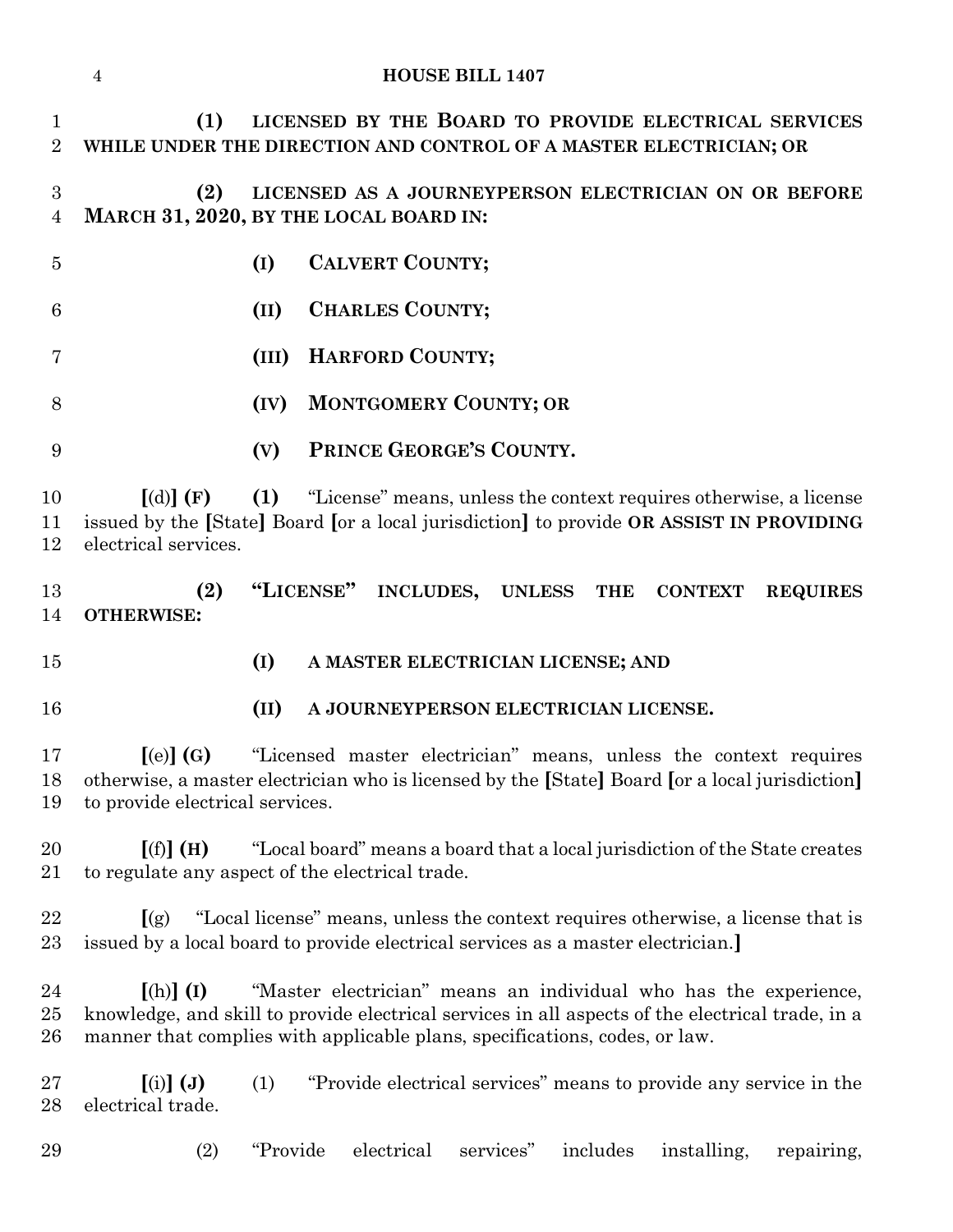| $\mathbf 1$<br>$\overline{2}$      | MAINTAINING, ERECTING, or altering any electrical EQUIPMENT, wiring, fixture,<br>appliance, apparatus, raceway, [or] conduit, OR SYSTEM that:                                                                                                                                                                                                                                                                  |
|------------------------------------|----------------------------------------------------------------------------------------------------------------------------------------------------------------------------------------------------------------------------------------------------------------------------------------------------------------------------------------------------------------------------------------------------------------|
| $\boldsymbol{3}$<br>$\overline{4}$ | generates, transmits, transforms, or uses electrical energy in any<br>(i)<br>form for light, heat, power, or communication; and                                                                                                                                                                                                                                                                                |
| $\overline{5}$                     | is located within a plant, substation, or elsewhere.<br>(ii)                                                                                                                                                                                                                                                                                                                                                   |
| 6                                  | "State Board" means the State Board of Master Electricians.<br>(i)                                                                                                                                                                                                                                                                                                                                             |
| 7<br>8                             | "State license" means a license that is issued by the State Board to a master<br>(k)<br>electrician.]                                                                                                                                                                                                                                                                                                          |
| 9                                  | $6 - 102.$                                                                                                                                                                                                                                                                                                                                                                                                     |
| 10<br>11<br>12<br>13<br>14         | The [policy of the State] PURPOSE OF THIS TITLE is to [regulate, throughout the<br>State, those persons who provide electrical services or engage in the business of providing<br>ESTABLISH A LICENSING PROGRAM FOR INDIVIDUALS WHO PROVIDE OR ASSIST IN<br><b>PROVIDING</b> electrical services, <b>IN ORDER</b> to safeguard the life, health, property, and<br>public welfare of the citizens of the State. |
| 15                                 | $6 - 103.$                                                                                                                                                                                                                                                                                                                                                                                                     |
| 16                                 | This title does not affect the right of any local jurisdiction of the State:<br>(a)                                                                                                                                                                                                                                                                                                                            |
| 17<br>18<br>19                     | to regulate LOCALLY the quality and character of work of a person who<br>(1)<br>engages in the business of providing electrical services by establishing a system of<br>[licenses] REGISTRATIONS, permits, fees, and inspections designed to:                                                                                                                                                                  |
| 20                                 | ensure compliance with and implementation of State and local<br>(i)<br>21 building laws; or                                                                                                                                                                                                                                                                                                                    |
| 22                                 | enforce other local laws protecting public health and safety;<br>(ii)                                                                                                                                                                                                                                                                                                                                          |
| 23<br>24<br>25                     | to require a person who engages in the business of providing electrical<br>(2)<br>services to submit any plan or specification for approval before the electrical services are<br>provided;                                                                                                                                                                                                                    |
| 26                                 | to establish a local board TO:<br>(3)                                                                                                                                                                                                                                                                                                                                                                          |
| $27\,$                             | (I)<br>CARRY OUT ITEMS (1) AND (2) OF THIS SUBSECTION;                                                                                                                                                                                                                                                                                                                                                         |
| 28<br>29<br>30                     | (II)<br><b>DISCIPLINARY</b><br><b>FOR</b><br><b>TAKE</b><br><b>ANY</b><br>ACTION,<br><b>EXCEPT</b><br>REVOCATION OF A LICENSE ISSUED BY THE BOARD, AGAINST A REGISTRANT OR<br>PERMIT HOLDER WHO VIOLATES ANY PROVISION OF THIS TITLE; AND                                                                                                                                                                      |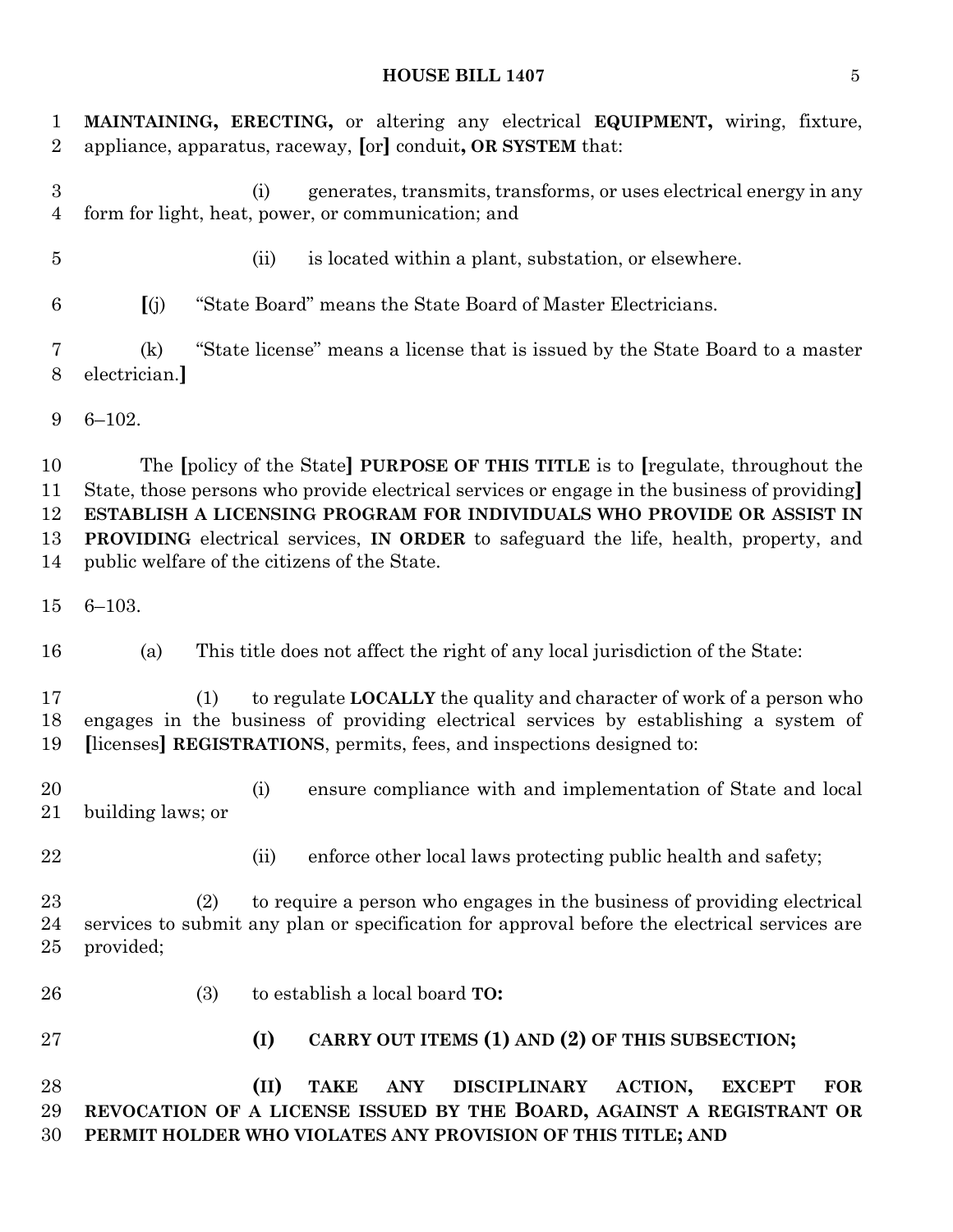|                                     | <b>HOUSE BILL 1407</b><br>$6\phantom{.}6$                                                                                                                                                                                                                                                                                                                                                                                                         |
|-------------------------------------|---------------------------------------------------------------------------------------------------------------------------------------------------------------------------------------------------------------------------------------------------------------------------------------------------------------------------------------------------------------------------------------------------------------------------------------------------|
| $\mathbf{1}$                        | REPORT ANY ENFORCEMENT ACTIVITY TO THE BOARD;<br>(III)                                                                                                                                                                                                                                                                                                                                                                                            |
| $\sqrt{2}$<br>$\boldsymbol{3}$<br>4 | [except as provided in $\S$ 6-504 and 6-602 of this title, to require an<br>(4)<br>examination before issuing a license] TO REQUIRE A LICENSEE TO OBTAIN A LOCAL<br><b>REGISTRATION OR PERMIT</b> to provide electrical services within the local jurisdiction; or                                                                                                                                                                                |
| $\overline{5}$<br>6                 | to collect, from a person who is [licensed with] REGISTERED WITH OR<br>(5)<br><b>PERMITTED BY</b> a local board, fees for:                                                                                                                                                                                                                                                                                                                        |
| 7                                   | (i)<br>an examination for a license to provide electrical services;                                                                                                                                                                                                                                                                                                                                                                               |
| 8<br>9                              | $(ii)$ (I)<br>issuance and renewal of the [license] REGISTRATION OR<br>PERMIT; or                                                                                                                                                                                                                                                                                                                                                                 |
| 10                                  | $(iii)$ (II)<br>an inspection.                                                                                                                                                                                                                                                                                                                                                                                                                    |
| 11<br>12<br>13<br>14<br>15<br>16    | If a local jurisdiction licenses any class of electricians other than master<br>(b)<br>electricians, that class is also under the control and supervision of the local board.]<br>BEGINNING JULY 1, 2020, ANY JOURNEYPERSON, OR MASTER LEVEL ELECTRICIAN<br>LICENSE ISSUED BY A LOCAL JURISDICTION OF THE STATE TO PROVIDE OR ASSIST<br>IN PROVIDING ELECTRICAL SERVICES IS NO LONGER VALID, REGARDLESS OF THE<br>EXPIRATION DATE OF THE LICENSE. |
| 17<br>18<br>19                      | This title may not be construed to waive any requirement of an ordinance or<br>$\left( \mathrm{c}\right)$<br>regulation that sets out the type of work to be performed by a person who engages in the<br>business of providing electrical services as required under State or local building laws.                                                                                                                                                |
| 20                                  | $6 - 104.$                                                                                                                                                                                                                                                                                                                                                                                                                                        |
| 21<br>22<br>23                      | THE<br>DEPARTMENT SHALL ADOPT REGULATIONS<br>TO<br><b>ESTABLISH</b><br>THE<br><b>EDUCATION</b><br>REQUIREMENTS AND<br>QUALIFICATIONS<br><b>NECESSARY</b><br><b>FOR</b><br>A<br>JOURNEYPERSON ELECTRICIAN LICENSE.                                                                                                                                                                                                                                 |
| 24                                  | Subtitle 2. State Board of [Master] Electricians.                                                                                                                                                                                                                                                                                                                                                                                                 |
| 25                                  | $6 - 201.$                                                                                                                                                                                                                                                                                                                                                                                                                                        |
| 26                                  | There is a State Board of [Master] Electricians in the Department.                                                                                                                                                                                                                                                                                                                                                                                |
| $27\,$                              | $6 - 202.$                                                                                                                                                                                                                                                                                                                                                                                                                                        |
| 28<br>29                            | The [State] Board consists of [9] 11 members appointed by the<br>(1)<br>(a)<br>Governor with the advice and consent of the Senate.                                                                                                                                                                                                                                                                                                                |
| 30                                  | Of the [9] 11 members of the [State] Board:<br>(2)                                                                                                                                                                                                                                                                                                                                                                                                |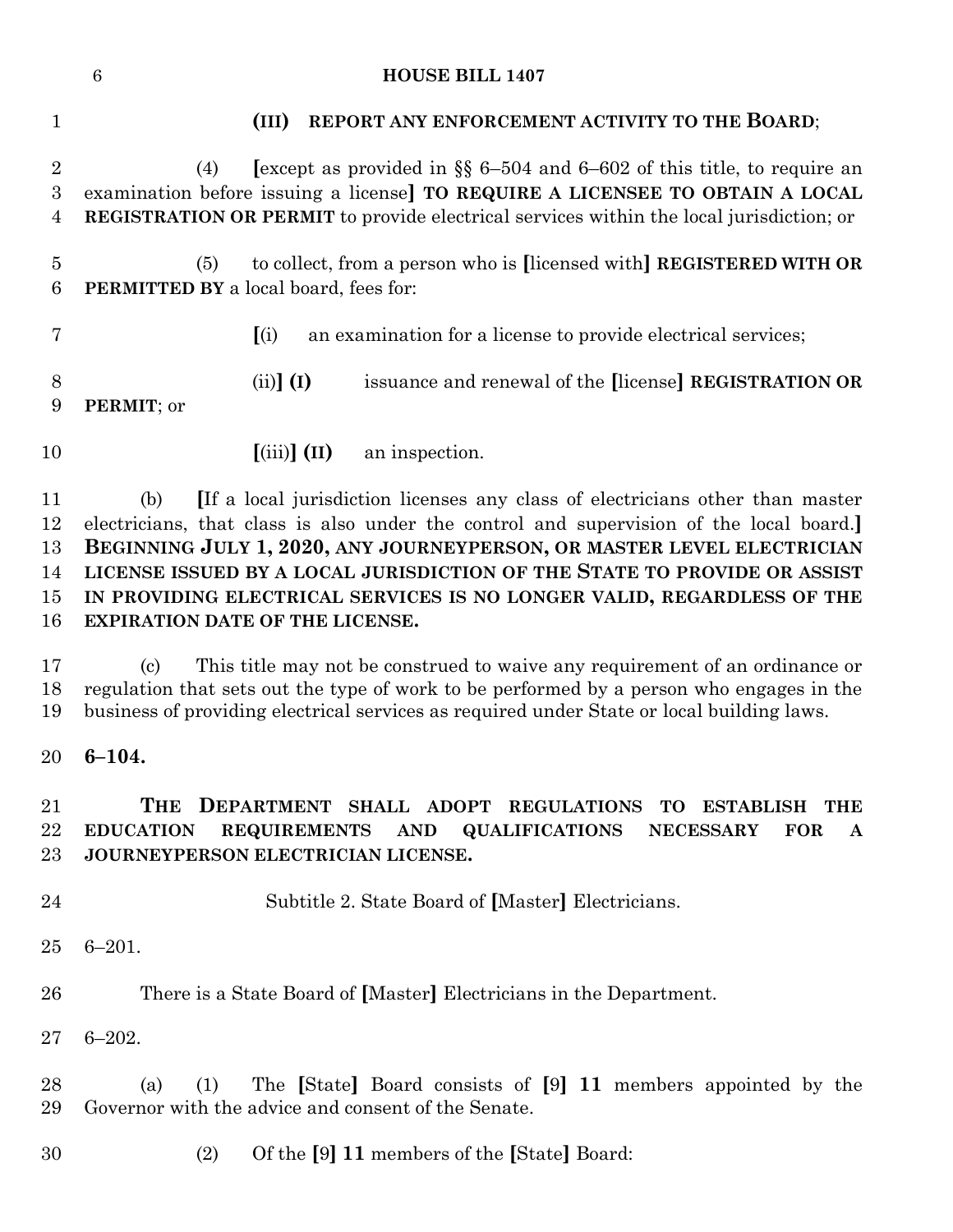| $\mathbf 1$      |                                   | (i)                                 | 6 shall be licensed master electricians; [and]                                                                                                   |
|------------------|-----------------------------------|-------------------------------------|--------------------------------------------------------------------------------------------------------------------------------------------------|
| $\overline{2}$   |                                   | (II)                                | 2 SHALL BE ELECTRICAL INSPECTORS; AND                                                                                                            |
| $\boldsymbol{3}$ |                                   | $\left[ \mathrm{(ii)}\right]$ (III) | 3 shall be consumer members.                                                                                                                     |
| 4                | (3)                               |                                     | Of the 6 master electrician members:                                                                                                             |
| $\overline{5}$   |                                   | (i)                                 | 1 shall be from Baltimore City;                                                                                                                  |
| 6<br>7           |                                   | (ii)                                | 1 shall be from the area that consists of Caroline, Dorchester,<br>Kent, Queen Anne's, Somerset, Talbot, Wicomico, and Worcester counties;       |
| 8<br>9           | Harford counties;                 | (iii)                               | 1 shall be from the area that consists of Baltimore, Cecil, and                                                                                  |
| 10<br>11         | Charles, and St. Mary's counties; | (iv)                                | 1 shall be from the area that consists of Anne Arundel, Calvert,                                                                                 |
| 12<br>13         | George's counties; and            | (v)                                 | 1 shall be from the area that consists of Montgomery and Prince                                                                                  |
| 14<br>15         |                                   | (vi)                                | 1 shall be from the area that consists of Allegany, Carroll,<br>Frederick, Garrett, Howard, and Washington counties.                             |
| 16<br>17         | (4)<br><b>STATE AT LARGE.</b>     |                                     | THE ELECTRICAL INSPECTOR MEMBERS SHALL BE FROM THE                                                                                               |
| 18               | (5)                               |                                     | The consumer members shall be from the State at large.                                                                                           |
| 19<br>20         | as another member.                |                                     | [(5)] (6) A member of the [State] Board may not reside in the same county                                                                        |
| 21               | (b)                               |                                     | Each member of the [State] Board shall be a citizen and resident of the State.                                                                   |
| 22               | $\left( \mathrm{c}\right)$        |                                     | Each master electrician member of the [State] Board shall:                                                                                       |
| 23               | (1)                               |                                     | hold an active [State] AND CURRENT license UNDER THIS TITLE; and                                                                                 |
| 24<br>$25\,$     | (2)                               |                                     | be engaged actively in providing electrical services as a master<br>electrician for at least 5 consecutive years immediately before appointment. |
| 26               | (d)                               |                                     | Each consumer member of the [State] Board:                                                                                                       |
| 27               | (1)                               |                                     | shall be a member of the general public;                                                                                                         |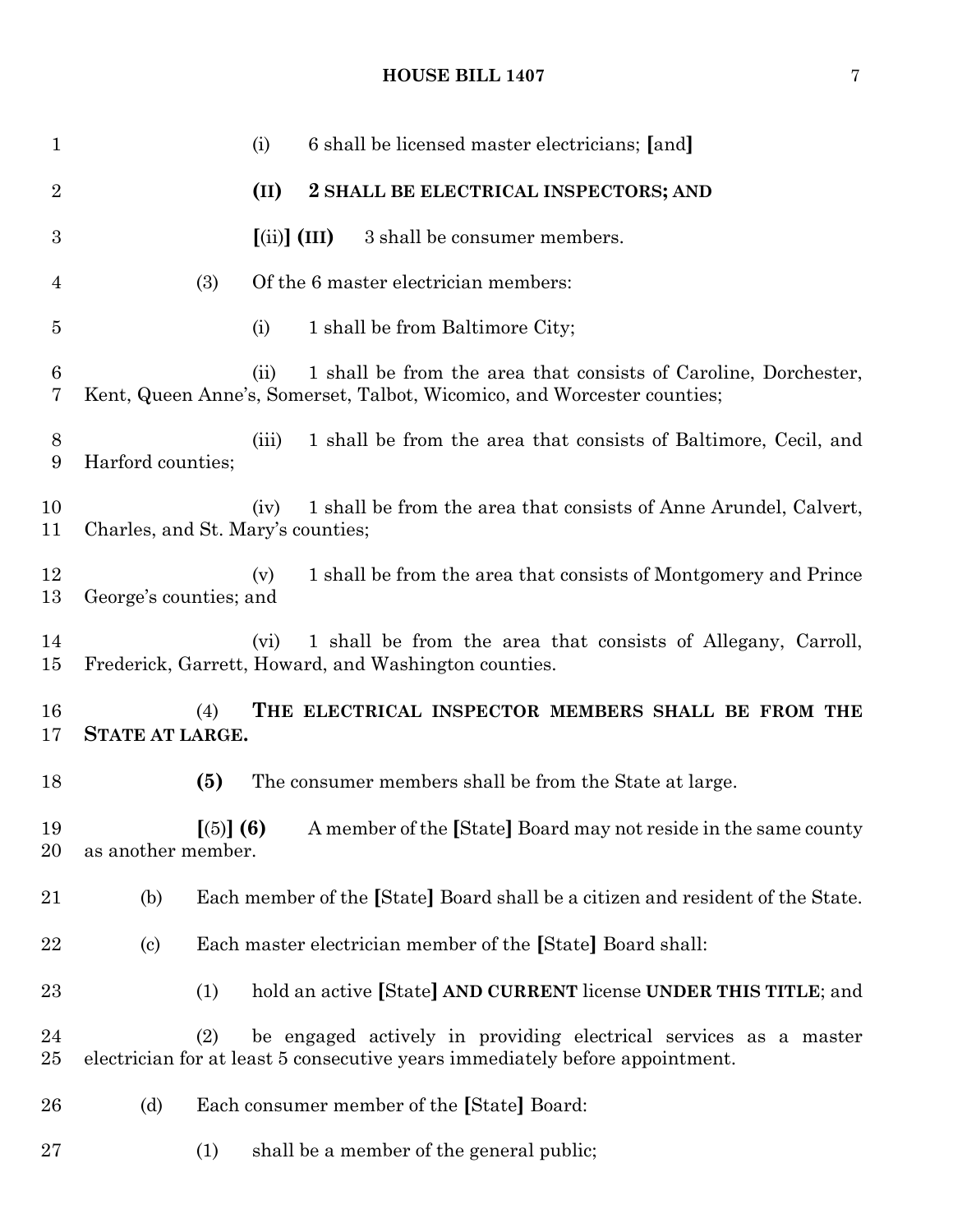(2) may not be a licensee or otherwise be subject to regulation by the **[**State**]** Board; (3) may not be required to meet the qualifications for the professional members of the **[**State**]** Board; and (4) may not, within 1 year before appointment, have had a financial interest in or have received compensation from a person regulated by the **[**State**]** Board. (e) While a member of the **[**State**]** Board, a consumer member may not: (1) have a financial interest in or receive compensation from a person regulated by the **[**State**]** Board; or (2) grade an examination given by or for the **[**State**]** Board. (f) Before taking office, each appointee to the **[**State**]** Board shall take the oath required by Article I, § 9 of the Maryland Constitution. (g) (1) The term of a member is 3 years and begins on July 1. (2) The terms of members are staggered as required by the terms provided for members of the **[**State**]** Board on October 1, 1989. (3) At the end of a term, a member continues to serve until a successor is appointed and qualifies. (4) A member who is appointed after a term has begun serves only for the rest of the term and until a successor is appointed and qualifies. (5) A member may not be reappointed for more than 2 consecutive 3–year terms. (h) (1) The Governor may remove a member for incompetence or misconduct. (2) Except as provided in paragraph (3) of this subsection and subject to paragraph (4) of this subsection, a member shall be considered to have resigned if the member did not attend at least two–thirds of the Board meetings held during any consecutive 12–month period while the member was serving on the Board. (3) The Governor may waive a member's resignation and allow the member to continue serving if the member has been unable to attend meetings for reasons satisfactory to the Governor and the reasons are made public. (4) In accordance with § 8–501 of the State Government Article, the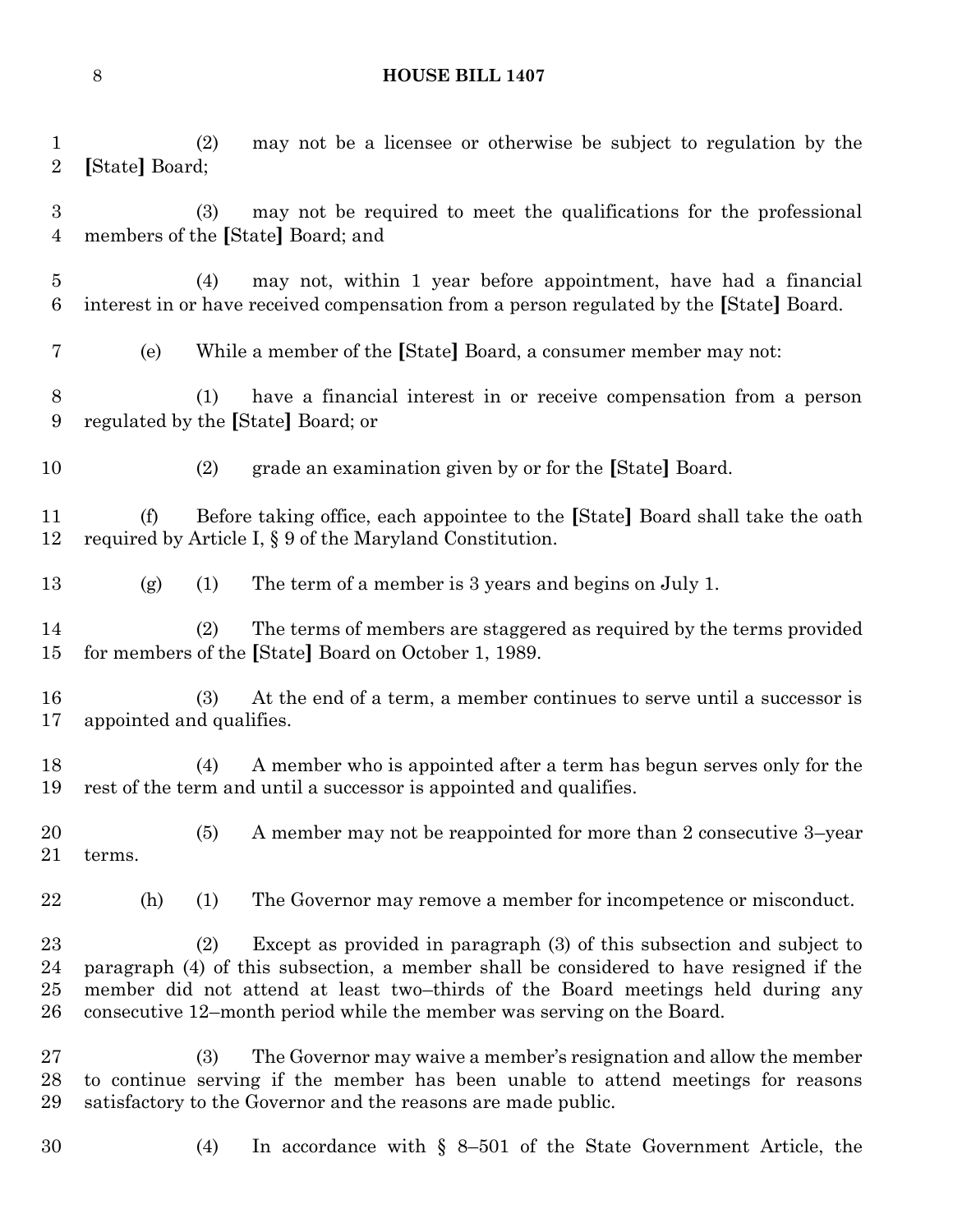| 1                   |                            |     | chairman shall provide notice to the Governor and the Governor shall appoint a successor.                                                    |
|---------------------|----------------------------|-----|----------------------------------------------------------------------------------------------------------------------------------------------|
| $\overline{2}$      | $6 - 203.$                 |     |                                                                                                                                              |
| 3<br>4              | (a)                        |     | From among its members, the [State] Board annually shall elect a chairman,<br>a vice chairman, and a secretary.                              |
| $\overline{5}$<br>6 | (b)<br>determines.         | (1) | The manner of election of officers shall be as the [State] Board                                                                             |
| $\overline{7}$      |                            | (2) | The terms of the officers are for 1 year and begin on July 1.                                                                                |
| 8                   | $6 - 204.$                 |     |                                                                                                                                              |
| 9                   | (a)                        |     | A majority of the authorized membership of the [State] Board is a quorum.                                                                    |
| 10<br>11            | (b)                        | (1) | The [State] Board shall meet at least once a month, at the times that it<br>determines, in the office of the [State] Board.                  |
| 12                  |                            | (2) | The [State] Board may hold special meetings as necessary.                                                                                    |
| 13                  | $\left( \mathrm{c}\right)$ |     | Subject to the State budget, each member of the [State] Board is entitled to:                                                                |
| 14                  |                            | (1) | an annual salary of \$3,600; and                                                                                                             |
| 15<br>16            | Travel Regulations.        | (2) | reimbursement for reasonable expenses under the Standard State                                                                               |
| 17                  | (d)                        |     | The [State] Board may employ a staff in accordance with the State budget.                                                                    |
| 18                  | $6 - 205.$                 |     |                                                                                                                                              |
| 19                  |                            |     | In addition to any powers and duties set forth elsewhere, the [State] Board shall:                                                           |
| 20<br>21            |                            | (1) | Itwice a year hold a seminar and invite members from each local<br>licensing jurisdiction to discuss any industry or licensing problems; and |
| 22                  |                            | (2) | adopt regulations to establish:                                                                                                              |
| 23                  |                            |     | application and examination fees;<br>(i)                                                                                                     |
| 24                  |                            |     | continuing education requirements; and<br>(ii)                                                                                               |
| 25                  |                            |     | application deadlines;<br>(iii)                                                                                                              |
| 26                  |                            | (2) | ADOPT AND ENFORCE A CODE THAT SETS MINIMUM STANDARDS                                                                                         |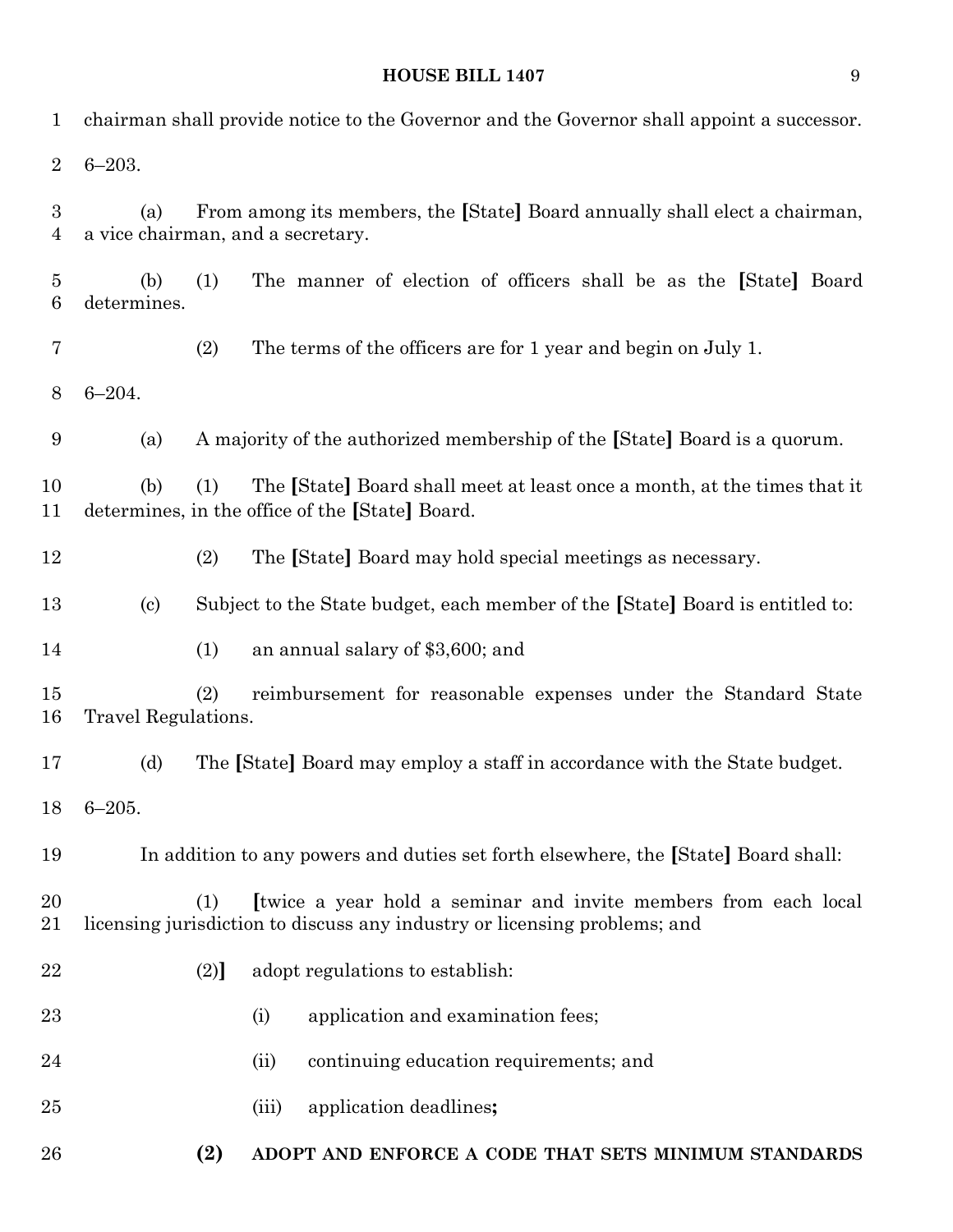|                  | 10                                   |     | <b>HOUSE BILL 1407</b>                                                                                                                                                                                                                              |
|------------------|--------------------------------------|-----|-----------------------------------------------------------------------------------------------------------------------------------------------------------------------------------------------------------------------------------------------------|
| 1                |                                      |     | FOR PROVIDING ELECTRICAL SERVICES;                                                                                                                                                                                                                  |
| $\overline{2}$   |                                      | (3) | <b>ISSUE LICENSES;</b>                                                                                                                                                                                                                              |
| $\boldsymbol{3}$ |                                      | (4) | KEEP RECORDS OF ITS PROCEEDINGS; AND                                                                                                                                                                                                                |
| 4<br>5           | THIS TITLE.                          | (5) | ADOPT ANY OTHER REGULATIONS NECESSARY TO CARRY OUT                                                                                                                                                                                                  |
| 6                | $6 - 206.$                           |     |                                                                                                                                                                                                                                                     |
| 7<br>8           | (a)<br>the [State] Board designates: |     | In connection with a proceeding, the [State] Board or a hearing officer whom                                                                                                                                                                        |
| $\boldsymbol{9}$ |                                      | (1) | may hold hearings;                                                                                                                                                                                                                                  |
| 10               |                                      | (2) | may administer oaths; and                                                                                                                                                                                                                           |
| 11<br>12         |                                      | (3) | by deposition in the same manner as provided in civil cases in the State<br>or otherwise, may take testimony.                                                                                                                                       |
| 13               | (b)                                  | (1) | The [State] Board or its designee may issue a subpoena.                                                                                                                                                                                             |
| 14<br>15         |                                      | (2) | The police department of Baltimore City or the sheriff of a county shall<br>serve a subpoena issued under this subsection.                                                                                                                          |
| 16<br>17         |                                      | (3) | If a person fails to comply with a subpoena issued under this subsection,<br>on petition of the [State] Board, a circuit court may compel compliance with the subpoena.                                                                             |
| 18<br>19<br>20   | $\left( \mathrm{c}\right)$           | (1) | If the [State] Board concludes that conduct alleged to be a violation of<br>this title may result in irreparable harm to a person, the State Board may sue to enforce a<br>provision of this title by ex parte, interlocutory, or final injunction. |
| 21<br>22         | court for the county where:          | (2) | The [State] Board shall bring suit under this subsection in the circuit                                                                                                                                                                             |
| 23               |                                      |     | the violation allegedly is occurring; or<br>(i)                                                                                                                                                                                                     |
| 24               |                                      |     | the principal place of business of the alleged violator is located.<br>(ii)                                                                                                                                                                         |
| 25<br>26         |                                      | (3) | In seeking an injunction under this subsection, the [State] Board is not<br>required to allege or prove that an adequate remedy at law does not exist.                                                                                              |
| 27               | (D)                                  |     | EACH COUNTY SHALL:                                                                                                                                                                                                                                  |
| 28               |                                      | (1) | <b>ENFORCE THE STATE ELECTRICAL CODE; OR</b>                                                                                                                                                                                                        |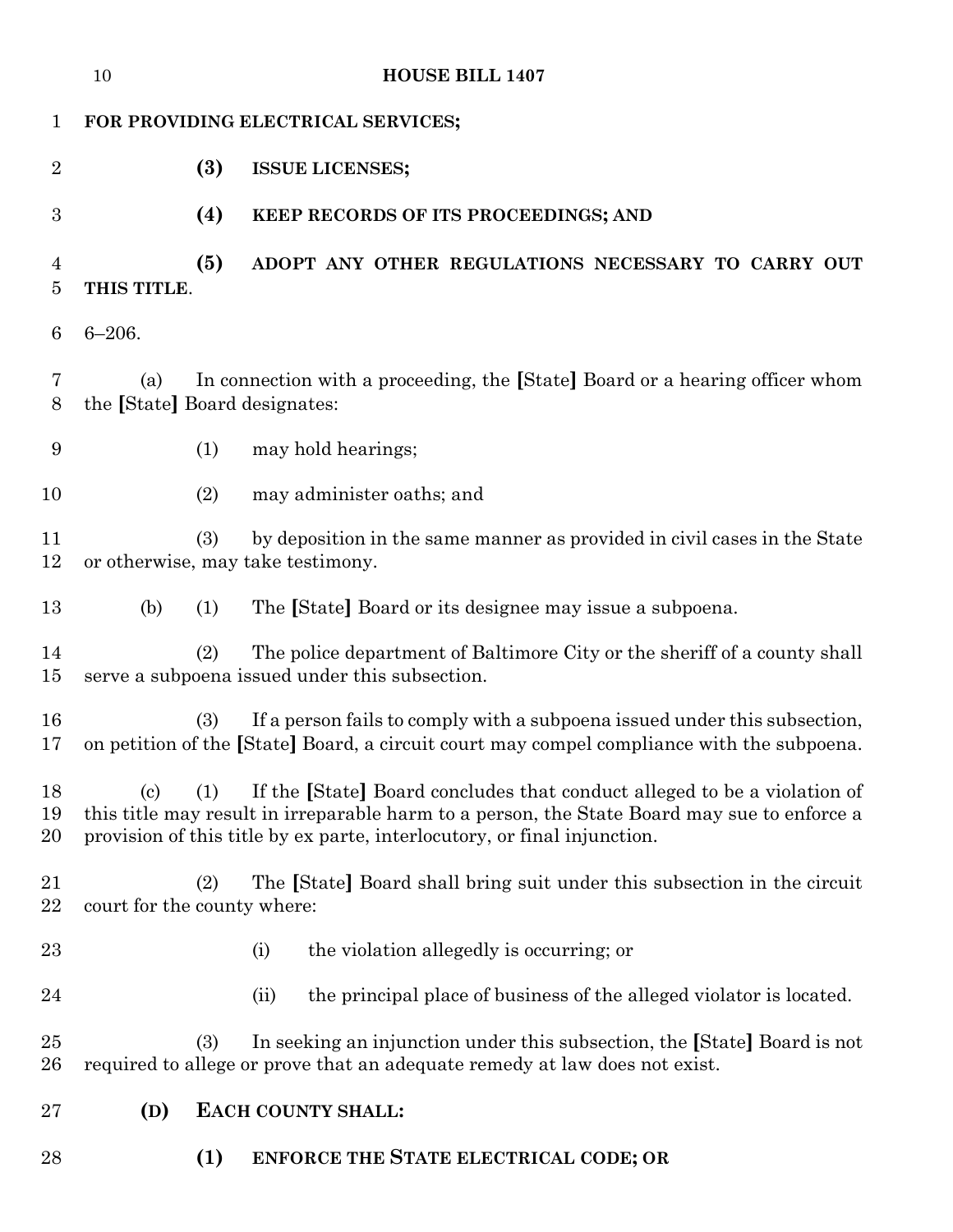**(2) ADOPT AND ENFORCE A LOCAL ELECTRICAL CODE THAT MEETS OR EXCEEDS THE MINIMUM STANDARDS OF THE STATE ELECTRICAL CODE FOR THE DESIGN, INSTALLATION, AND MAINTENANCE OF ELECTRICAL SYSTEMS.**

 **(E) UNLESS THE BOARD DETERMINES THAT A COUNTY IS ADEQUATELY ENFORCING THE STATE ELECTRICAL CODE OR A LOCAL ELECTRICAL CODE ADOPTED UNDER SUBSECTION (D) OF THIS SECTION, THE BOARD SHALL ENFORCE THE STATE ELECTRICAL CODE IN THE COUNTY.**

 **(F) (1) A LOCAL JURISDICTION SHALL SUBMIT TO THE BOARD ANY MODIFICATIONS TO ITS LOCAL ELECTRICAL CODE THAT MEET OR EXCEED THE MINIMUM STANDARDS OF THE STATE ELECTRICAL CODE.**

 **(2) A LOCAL JURISDICTION MAY MAKE A WRITTEN REQUEST TO THE BOARD FOR MODIFICATIONS TO ITS LOCAL ELECTRICAL CODE THAT DO NOT MEET THE MINIMUM STANDARDS OF THE STATE ELECTRICAL CODE.**

6–207.

 **(A)** The **[**State**]** Board shall pay all money collected under this title into the General Fund of the State.

 **(B) (1) THE BOARD SHALL SET BY REGULATION REASONABLE FEES FOR ITS SERVICES.**

**(2) THE FEES CHARGED SHALL BE:**

 **(I) SET SO AS TO PRODUCE FUNDS TO APPROXIMATE THE COST OF MAINTAINING THE BOARD; AND**

- **(II) BASED ON THE CALCULATIONS PERFORMED BY THE SECRETARY UNDER § 2–106.15 OF THE BUSINESS REGULATION ARTICLE.**
- **(C) THE BOARD SHALL PUBLISH THE FEE SCHEDULE SET BY THE BOARD.**
- 6–208.

 The **[**State**]** Board exercises its powers, duties, and functions subject to the authority of the Secretary.

6–301.

**[**(a) Each county shall: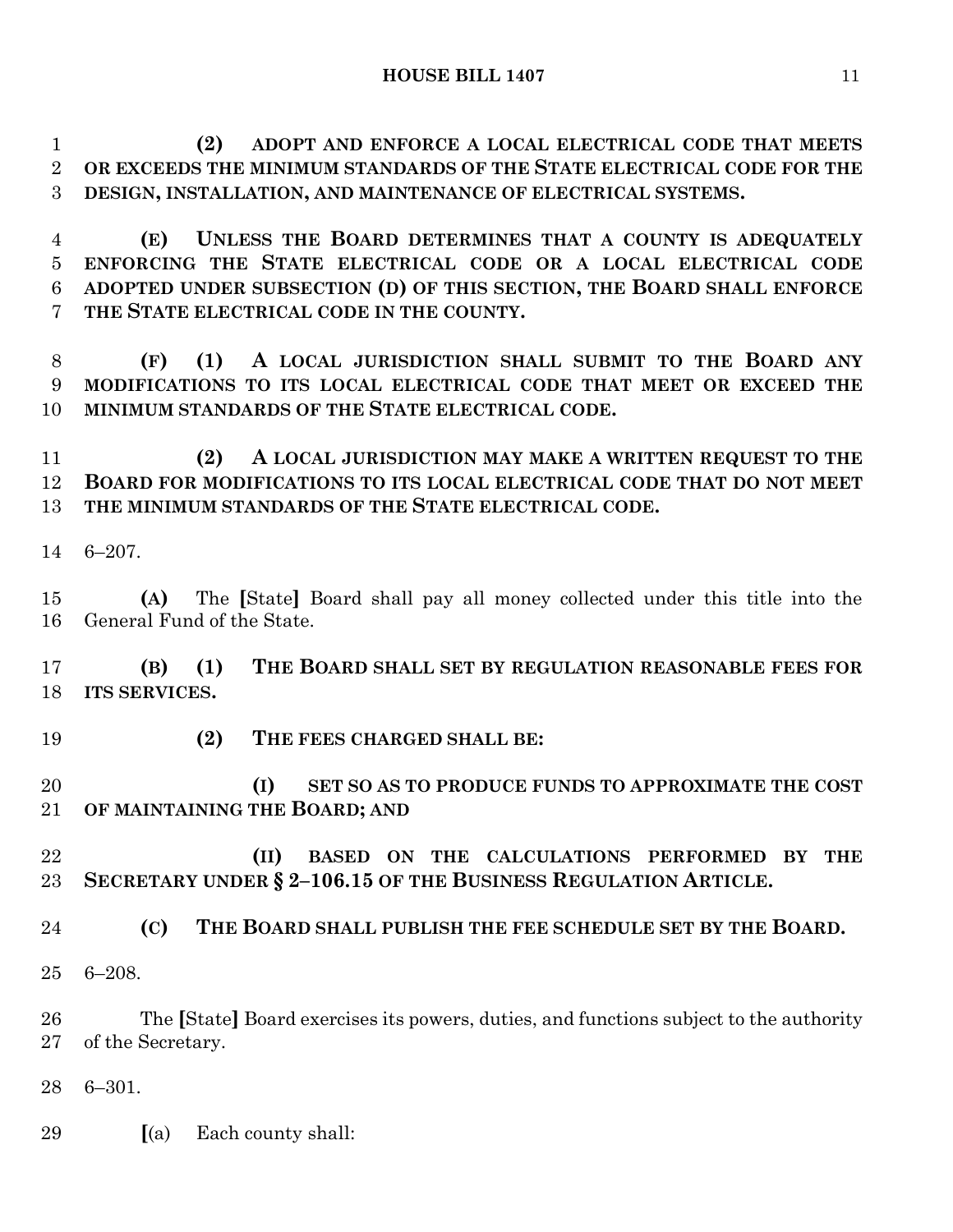**HOUSE BILL 1407** (1) adopt regulations that have qualifications comparable to § 6–304, to provide for the licensing and regulation of master electricians; or (2) (i) require a State license for providing electrical services as a master electrician; and (ii) enforce the provisions of this title. (b) Each municipal corporation shall: (1) adopt regulations that have qualifications comparable to, or more stringent than, § 6–304 of this subtitle to provide for the licensing and regulation of master electricians; (2) adopt the electrical rules and regulations of the county in which the municipal corporation is located; or (3) (i) require a State license for providing electrical services as a master electrician; and (ii) enforce the provisions of this title.**] (A) EXCEPT AS PROVIDED IN SUBSECTION (B) OF THIS SECTION, AN INDIVIDUAL SHALL BE LICENSED BY THE BOARD BEFORE THE INDIVIDUAL PROVIDES OR ASSISTS IN PROVIDING ELECTRICAL SERVICES IN THE STATE. (B) (1) BEGINNING JULY 1, 2018, AN INDIVIDUAL HOLDING A LOCAL LICENSE BUT NOT A LICENSE ISSUED BY THE BOARD MAY: (I) CONTINUE TO PROVIDE ELECTRICAL SERVICES UNDER THE LOCAL LICENSE UNTIL THE EARLIER OF: 1. THE EXPIRATION OF THE LICENSE; OR** 

**2. JUNE 30, 2021; AND**

 **(II) SUBJECT TO PARAGRAPHS (2) AND (3) OF THIS SUBSECTION, APPLY FOR A ONE–TIME 2–YEAR RENEWAL OF THE LOCAL LICENSE.**

 **(2) AN INDIVIDUAL MAY APPLY FOR THE RENEWAL OF ONLY ONE LOCAL LICENSE UNDER THIS SUBSECTION.**

 **(3) BEGINNING JULY 1, 2021, ANY LOCAL LICENSE ISSUED BY A LOCAL JURISDICTION OF THE STATE TO PROVIDE OR ASSIST IN PROVIDING ELECTRICAL SERVICES IS NO LONGER VALID, REGARDLESS OF THE EXPIRATION**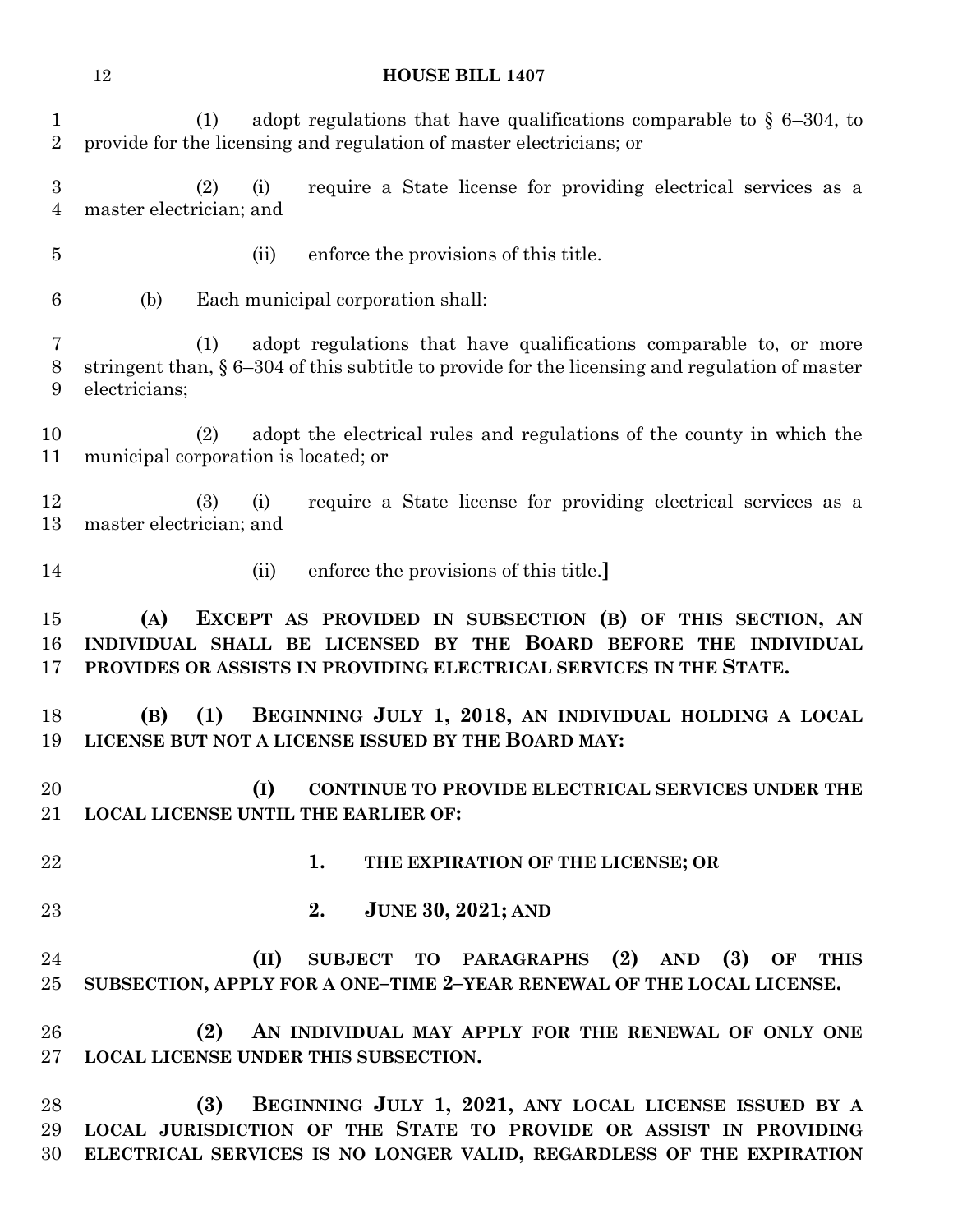#### **DATE OF THE LICENSE.**

 (c) Each licensed master electrician shall display the **[**State**]** license number **[**or the county license number of the licensee**]** on each vehicle used on the job for providing electrical services.

 (d) A county or municipal corporation may not adopt a resolution or enact a law that requires a person licensed under this subtitle who is compliant with subsection (c) of this section to display additional license numbers on each vehicle used on the job for providing electrical services.

**[**6–303.**] 6–302.**

 **[**(a) This subtitle does not require an individual to hold a State license while the individual provides electrical services as an employee or subordinate of a master electrician licensed by the State Board if:

 (1) the individual provides electrical services while under the control and supervision of the licensee; and

 (2) the licensee is responsible for the electrical services that the individual provides.

(b)**]** This subtitle does not require:

 (1) a public utility company to employ a **[**master electrician**] LICENSEE** to represent the company while the company is engaging in the business of providing electrical services to a facility of the company that:

- 
- (i) is regulated by the Public Service Commission; and

 (ii) is located on any premises, roadway, or right–of–way in which the company has a lawful interest; or

 (2) an employee of a public utility company to hold a State license while the employee provides electrical services to a facility of the company that:

(i) is regulated by the Public Service Commission; and

 (ii) is located on any premises, roadway, or right–of–way in which the company has a lawful interest.

**[**6–304.**] 6–303.**

 (a) To qualify for a **[**State**]** license, an applicant shall **[**be an individual who meets**] MEET** the requirements of this section.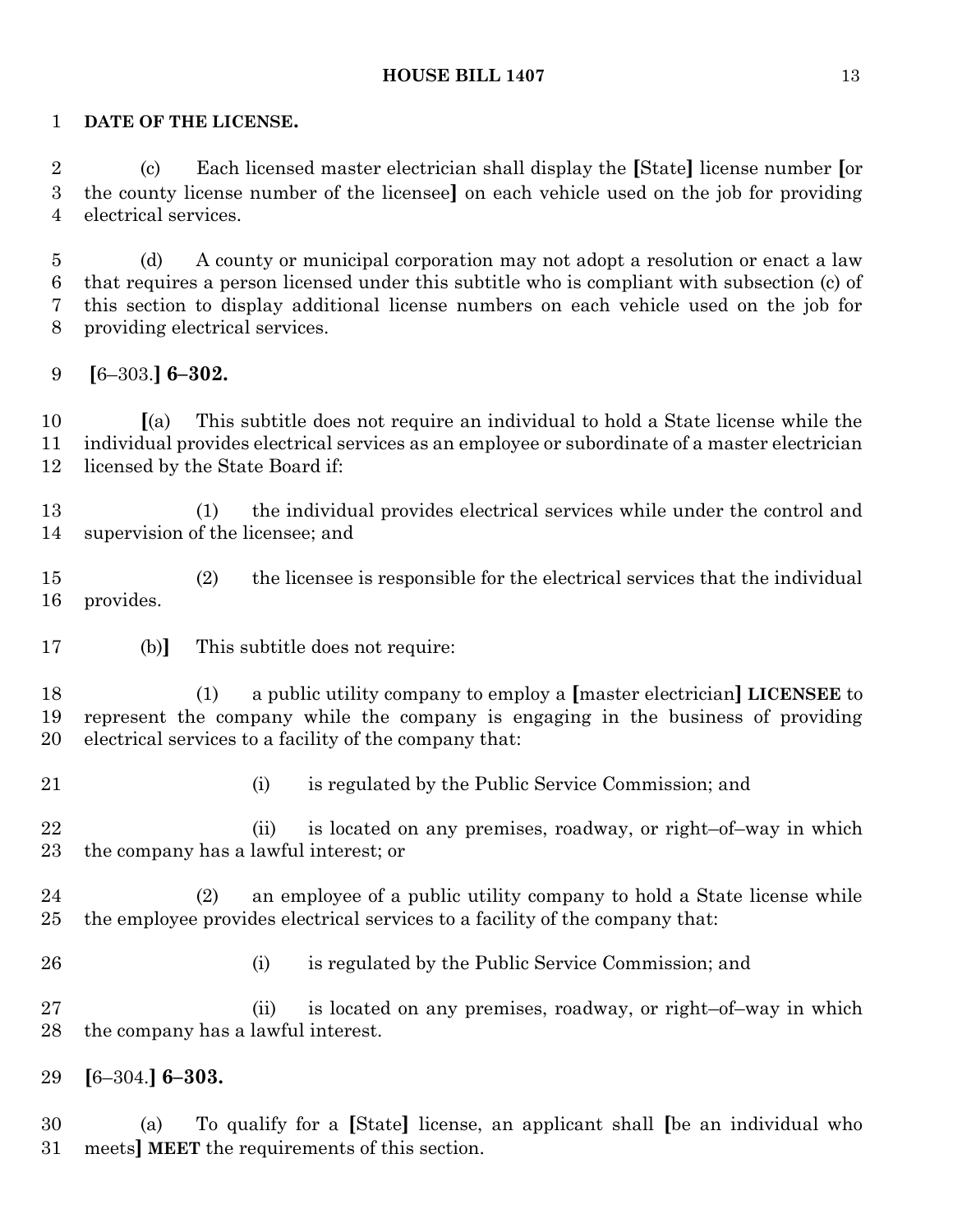(b) (1) Subject to paragraph (2) of this subsection, **[**the**] AN** applicant **FOR A MASTER ELECTRICIAN LICENSE** shall have been engaged or employed regularly and principally in providing electrical services for all types of electrical equipment and apparatus for at least 7 years while under the direction and supervision of:

(i) a master electrician; or

(ii) a similarly qualified employee of a governmental unit.

 (2) The **[**State**]** Board may allow an applicant up to 3 years of credit toward the experience required under paragraph (1) of this subsection, if the **[**State**]** Board determines that the applicant has completed a formal course of study or professional training in electrical installation comparable to the required experience.

 (c) Except as otherwise provided in this subtitle, the applicant shall pass an examination given by the **[**State**]** Board under this subtitle.

## **(D) AN APPLICANT FOR A JOURNEYPERSON ELECTRICIAN LICENSE SHALL MEET THE REQUIREMENTS ADOPTED BY THE DEPARTMENT UNDER § 6–104 OF THIS TITLE.**

 **[**(d)**] (E)** The **[**State**]** Board may investigate the qualifications of each applicant to determine whether the applicant meets the requirements of this section.

**[**6–305.**] 6–304.**

An applicant for a **[**State**]** license shall:

 (1) submit to the **[**State**]** Board an application on the form that the **[**State**]** Board provides; and

 (2) pay to the **[**State**]** Board **[**or the State Board's designee an examination**] AN APPLICATION** fee set by the Board **[**in an amount not to exceed the cost of the required examination**]**.

**[**6–306.**] 6–305.**

 (a) Except as otherwise provided in **[**§ 6–306.1**] § 6–306** of this subtitle **OR THE REGULATIONS ADOPTED UNDER § 6–104 OF THIS TITLE**, an applicant who otherwise qualifies for a **[**State**]** license is entitled to be examined as provided in this section.

 (b) The **[**State**]** Board shall give examinations to qualified applicants at least twice a year, at the dates, times, and places that the **[**State**]** Board determines.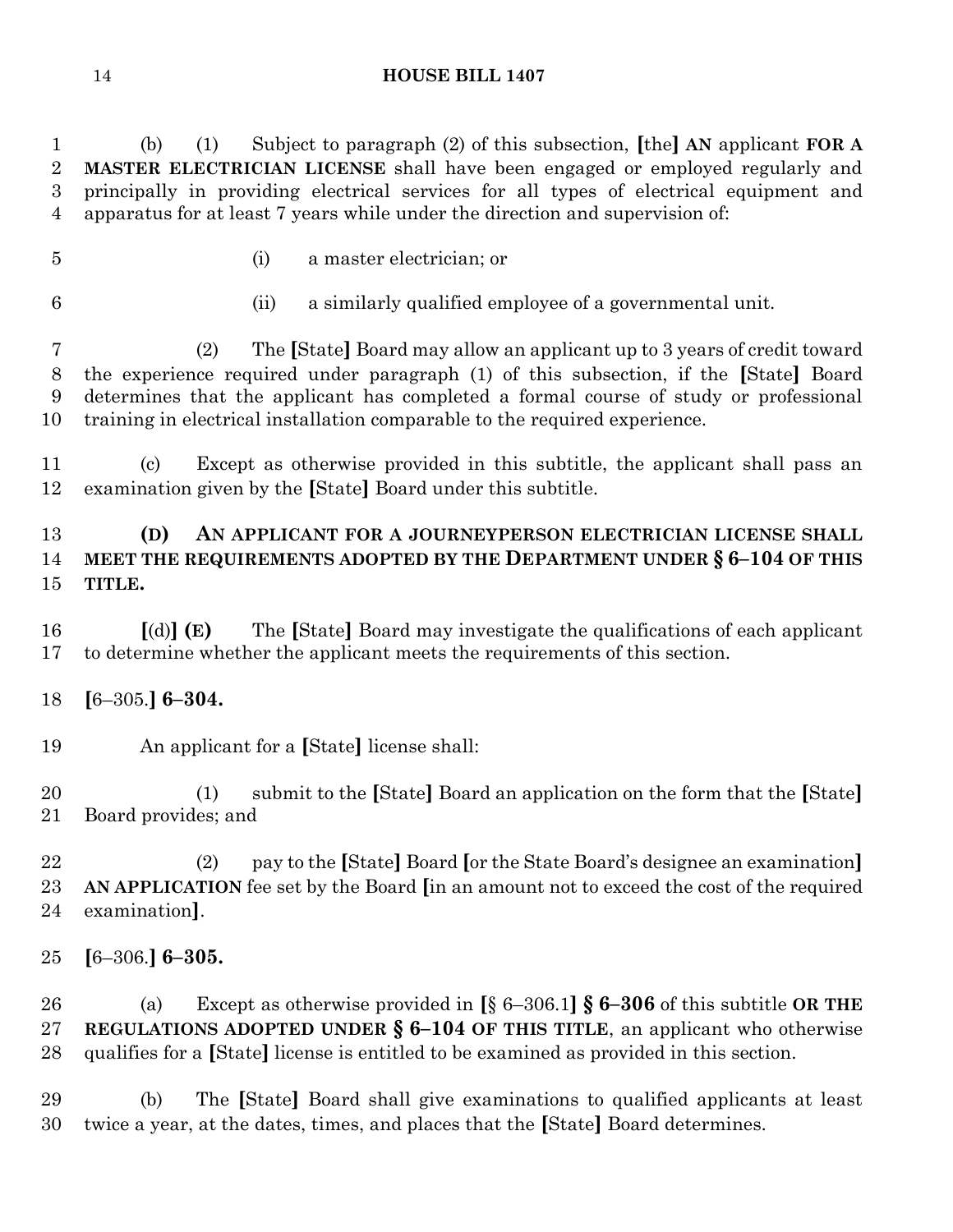| $\mathbf{1}$<br>$\overline{2}$ | At least 15 days before the examination, the [State] Board shall notify<br>$\left( \mathrm{c}\right)$<br>(1)<br>each applicant whether the applicant is eligible to be examined under this section.                                                                                     |
|--------------------------------|-----------------------------------------------------------------------------------------------------------------------------------------------------------------------------------------------------------------------------------------------------------------------------------------|
| $\boldsymbol{3}$<br>4          | The notice shall specify the passing score for [the examination]<br>(2)<br>EXAMINATIONS GIVEN UNDER THIS SUBTITLE.                                                                                                                                                                      |
| $\overline{5}$<br>6<br>7       | The [State] Board shall determine the subjects [and], scope, AND<br>(d)<br>(1)<br><b>FORM</b> of the examination from a list of questions submitted by the Maryland Uniform<br>Electrical Licensing Examination Committee, Inc.                                                         |
| 8                              | (2)<br>The [State] Board shall choose examination questions that:                                                                                                                                                                                                                       |
| 9<br>10                        | test the applicant's knowledge of all applicable codes, laws, or<br>(i)<br>principles of electrical installation; and                                                                                                                                                                   |
| 11<br>12                       | are constructed to determine the fitness of the applicant for a<br>(ii)<br>[State] license.                                                                                                                                                                                             |
| 13<br>14                       | The [State] Board may appoint a committee to develop examination<br>(3)<br>questions FOR EXAMINATIONS GIVEN UNDER THIS SUBTITLE.                                                                                                                                                        |
| 15                             | The form of [the] EACH examination shall be objective and written.<br>(e)                                                                                                                                                                                                               |
| 16                             | (f)<br>The passing score for [the] EACH examination shall be 70%.                                                                                                                                                                                                                       |
| 17<br>18<br>19                 | AN APPLICANT SHALL PAY TO THE BOARD OR THE BOARD'S DESIGNEE<br>(G)<br>AN EXAMINATION FEE SET BY THE BOARD NOT TO EXCEED THE COST OF THE<br>REQUIRED EXAMINATION.                                                                                                                        |
| 20<br>21                       | Within 45 days after the examination, the [State] Board shall mail or<br>$[(g)]$ (H)<br>electronically transmit to each applicant notice of the applicant's examination score.                                                                                                          |
| 22<br>23<br>24<br>$25\,$       | On written request to the [State] Board, an applicant FOR A MASTER<br>$[(h)]$ (I)<br><b>ELECTRICIAN LICENSE</b> who failed an examination may review the answers that the<br>applicant gave and the scores for those answers, at a time and place that the [State] Board<br>determines. |
| 26<br>$27\,$                   | $(i)$ $(j)$<br>If an applicant FOR A MASTER ELECTRICIAN LICENSE fails to<br>(1)<br>appear for a scheduled examination, the applicant may reapply for an examination.                                                                                                                    |
| 28                             | (2)<br>The applicant:                                                                                                                                                                                                                                                                   |
| 29<br>30                       | shall submit to the [State] Board an application for<br>(i)<br>reexamination on the form that the [State] Board provides; and                                                                                                                                                           |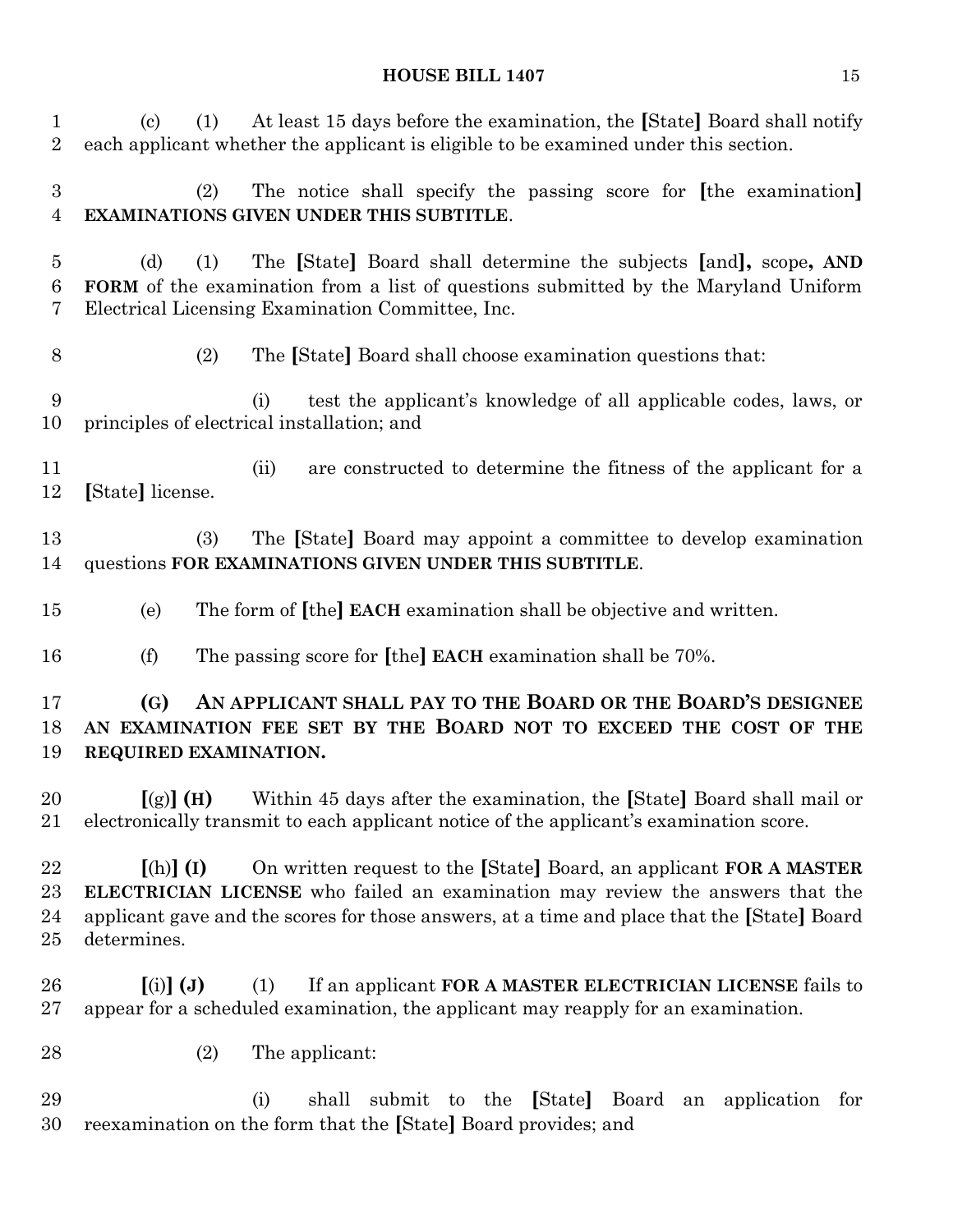(ii) unless, for good cause, the **[**State**]** Board waives payment of the examination fee, shall again pay the examination fee under **[**§ 6–305**] SUBSECTION (G)** of this **[**subtitle**] SECTION**.

**[**6–306.1.**] 6–306.**

 (a) **(1)** The **[**State**]** Board may use a testing service to administer the examinations given under this title.

#### **(2) A LOCAL BOARD MAY APPLY TO BE A TESTING SERVICE.**

 (b) If the **[**State**]** Board uses a testing service, the testing service, subject to the requirements set by the **[**State**]** Board, may:

10 (1) set the time and place of examinations;

 (2) give qualified applicants notice of the time and place of examinations; and

 (3) furnish any other information that the **[**State**]** Board may require the testing service to provide.

6–307.

 (a) Subject to the limitations in this section, the **[**State**]** Board shall waive **[**the**] ANY** examination requirements of this **[**subtitle**] TITLE** for an individual who**:**

 **(1)** holds **[**a**] AN ACTIVE** local **JOURNEYPERSON ELECTRICIAN OR MASTER ELECTRICIAN** license**; AND** 

## **(2) SUBMITS AN APPLICATION FOR A LICENSE TO THE BOARD ON OR BEFORE DECEMBER 31, 2019**.

(b) The **[**State**]** Board shall grant a waiver under this section only if the applicant:

 (1) pays the application fee established by the Board under **[**§ 6–205**] § 6–304** of this **[**title**] SUBTITLE**;

- (2) provides adequate evidence that the applicant:
- (i) meets the qualifications otherwise required by this **[**subtitle**] TITLE**; and
- (ii) **[**is**] WAS** licensed in a local jurisdiction **BEFORE DECEMBER 31,**
- **2019, AND** after: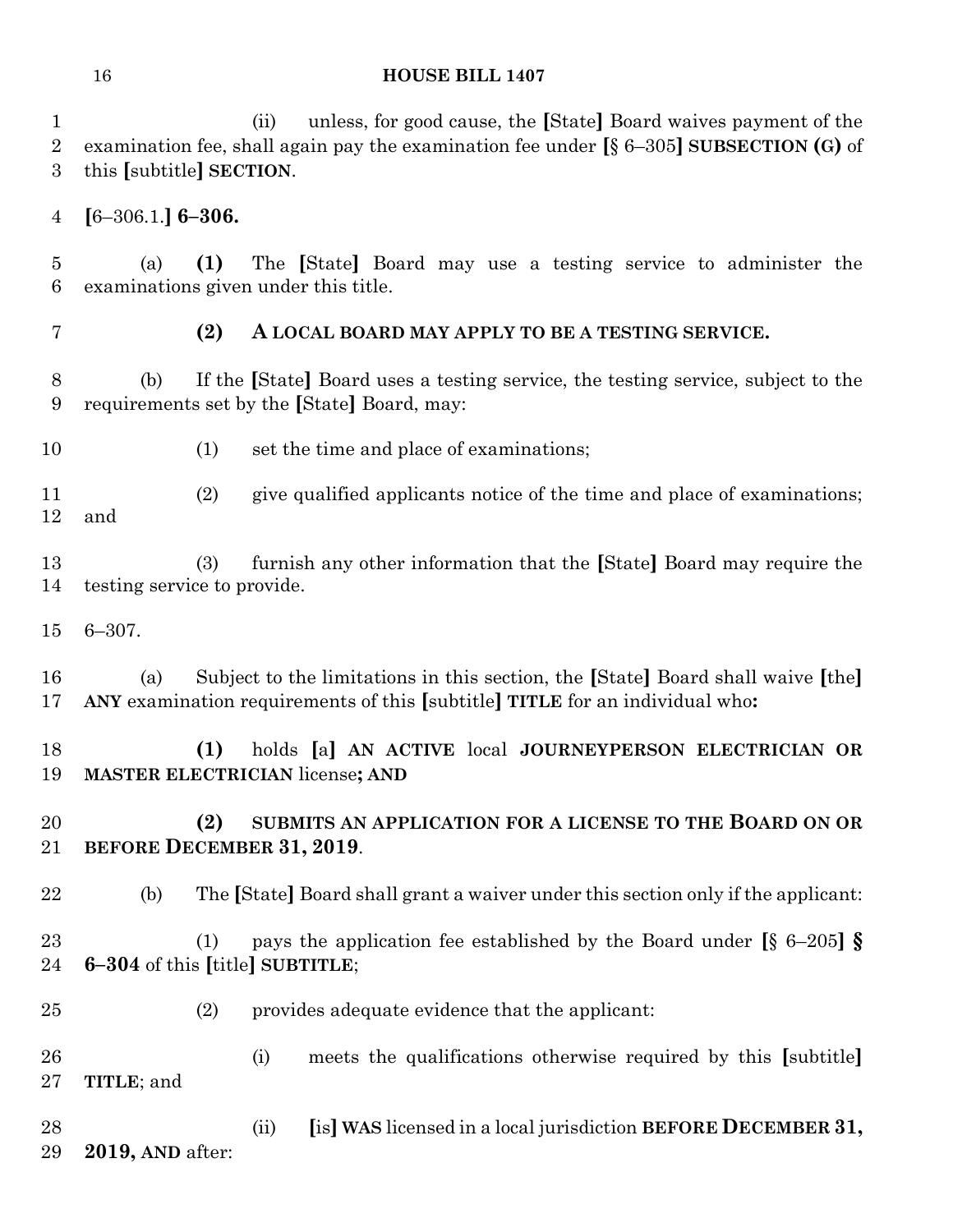| 1<br>$\overline{2}$        | passing, in that local jurisdiction, an examination that is<br>1.<br>equivalent to the examination for which the applicant is seeking the waiver; and                                                                                                                                                                                                                              |
|----------------------------|------------------------------------------------------------------------------------------------------------------------------------------------------------------------------------------------------------------------------------------------------------------------------------------------------------------------------------------------------------------------------------|
| 3<br>$\overline{4}$        | 2.<br>meeting, in that local jurisdiction, requirements that are<br>equivalent to the licensing requirements of this [subtitle] TITLE; and                                                                                                                                                                                                                                         |
| $\bf 5$                    | (3)<br>submits a statement from the local jurisdiction certifying:                                                                                                                                                                                                                                                                                                                 |
| $\,6$                      | the applicant is in good standing with the local jurisdiction;<br>(i)                                                                                                                                                                                                                                                                                                              |
| 7<br>8                     | the applicant obtained the local license by taking an examination<br>(ii)<br>equivalent to [the] ANY examination given by the [State] Board; and                                                                                                                                                                                                                                   |
| 9                          | the date of the local examination.<br>(iii)                                                                                                                                                                                                                                                                                                                                        |
| 10<br>11                   | An initial State license that is obtained under this section may not be<br>(c)<br>reinstated unless the requirements of $\S 6-312$ of this subtitle are met.                                                                                                                                                                                                                       |
| 12                         | $6 - 308.$                                                                                                                                                                                                                                                                                                                                                                         |
| 13<br>14<br>15<br>16<br>17 | Subject to the limitations in this section, on the affirmative vote of at least a<br>(a)<br>majority of the authorized membership of the [State] Board, the [State] Board may waive<br>the examination requirements of this subtitle for an individual who is licensed to provide<br>electrical services as a master electrician OR JOURNEYPERSON ELECTRICIAN in another<br>state. |
| 18                         | The [State] Board may grant a waiver under this section only if the applicant:<br>(b)                                                                                                                                                                                                                                                                                              |
| 19<br>20                   | pays the appropriate application fee set by the Board under $\lceil \S 6 - 205(2) \rceil$<br>(1)<br>§ 6-304 of this [title] SUBTITLE; and                                                                                                                                                                                                                                          |
| 21                         | (2)<br>provides adequate evidence that the applicant:                                                                                                                                                                                                                                                                                                                              |
| 22<br>$23\,$               | meets the qualifications otherwise required by this [subtitle]<br>(i)<br>TITLE;                                                                                                                                                                                                                                                                                                    |
| 24                         | holds an active license in good standing in the other state;<br>(ii)                                                                                                                                                                                                                                                                                                               |
| $25\,$<br>26               | holds a license that is equivalent to the [State] license ISSUED<br>(iii)<br>BY THE BOARD; and                                                                                                                                                                                                                                                                                     |
| $27\,$                     | [meets a 7-year experience requirement in providing electrical<br>(iv)                                                                                                                                                                                                                                                                                                             |

 services, at least 4 years of which must have been gained prior to licensure in the other state, while under the supervision of a master electrician or similarly qualified employee of a governmental unit**] WAS LICENSED IN THE OTHER STATE, BY EXAMINATION, AFTER**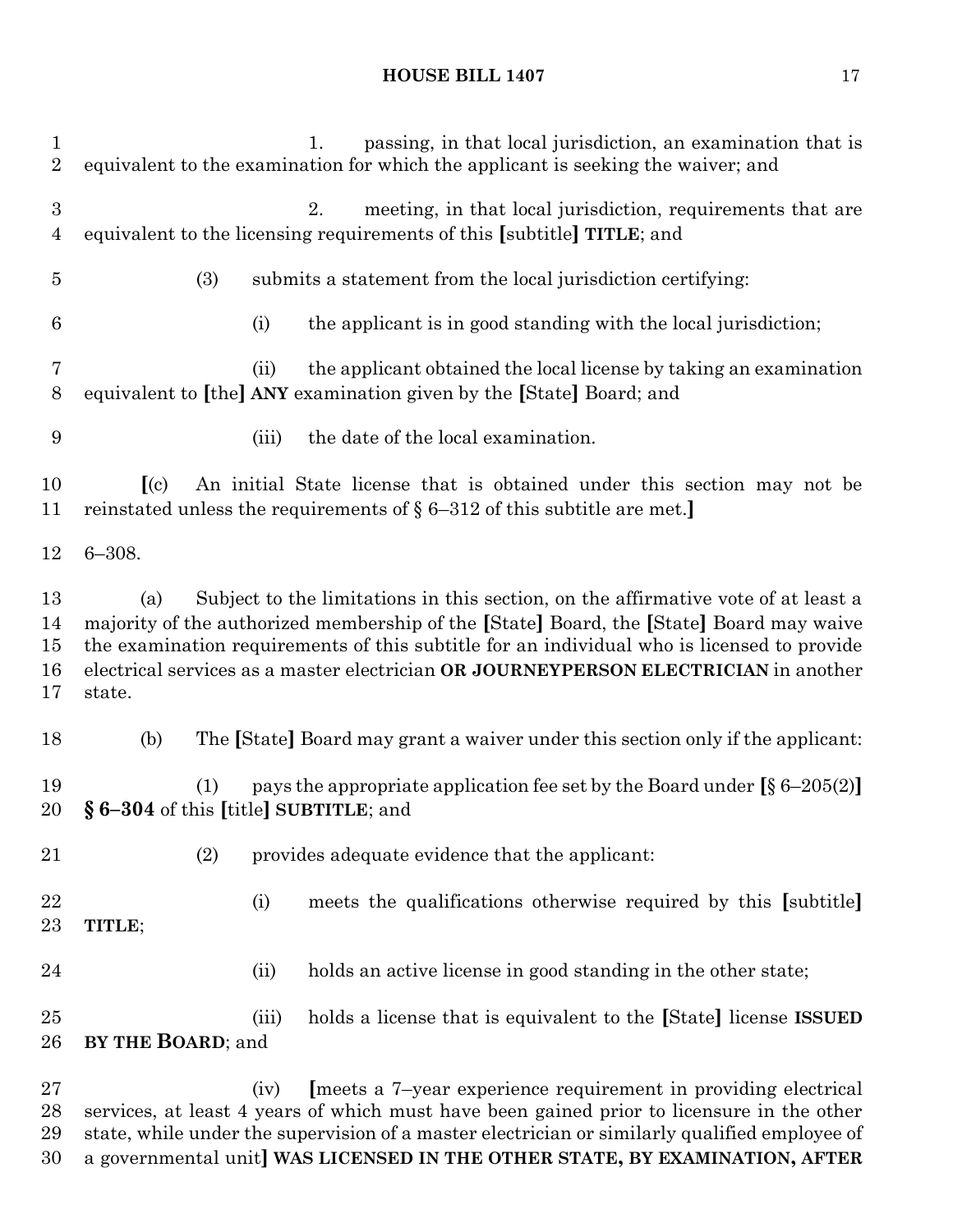## **MEETING REQUIREMENTS IN THAT STATE THAT ARE SUBSTANTIALLY EQUIVALENT TO THE LICENSING REQUIREMENTS OF THIS STATE**.

 (c) The **[**State**]** Board may grant a waiver only if the state in which the applicant is licensed waives the examination of licensees of this State to a similar extent as this State waives the examination requirements for individuals licensed in that state.

 **[**(d) The Board may allow an applicant up to 3 years credit toward the experience required under subsection (b)(2) of this section, if the State Board determines that the applicant has completed a formal course of study or professional training in electrical installation comparable to the required experience.**]**

## **(D) THE BOARD SHALL PURSUE A POLICY OF RECIPROCAL RECOGNITION OF ELECTRICIAN LICENSES AWARDED IN OTHER STATES.**

6–309.

 (a) If an applicant qualifies for a **[**State**]** license under this **[**subtitle**] TITLE**, the **[**State**]** Board shall send the applicant a notice that states that:

- (1) the applicant has qualified for a **[**State**]** license; and
- (2) the **[**State**]** Board will issue a **[**State**]** license to the applicant on receipt of:
- 
- (i) **[**\$20**] A LICENSE FEE SET BY THE BOARD**; and

 (ii) proof of general liability and property damage insurance as required under **[**§ 6–604**] § 6–401** of this title.

 (b) **[**(1) If, at the time of application, an applicant intends to assign to another person a local license that is obtained by use of a State license, the applicant shall identify on the application the person to whom the applicant is assigning the local license.

- (2)**]** On payment of the **[**State**]** license fee and receipt of the proof of insurance required under **[**§ 6–604**] § 6–401** of this title, the **[**State**]** Board shall issue a **[**State**]** license to each applicant who meets the requirements of this title.
- (c) The **[**State**]** Board shall include **THE NAME OF THE LICENSEE** on each **[**State**]** license that the **[**State**]** Board issues**[**:
- (1) the name of the licensee; and

 (2) if the licensee assigns a local license to another person who engages in the business of providing electrical services, the name of the person**]**.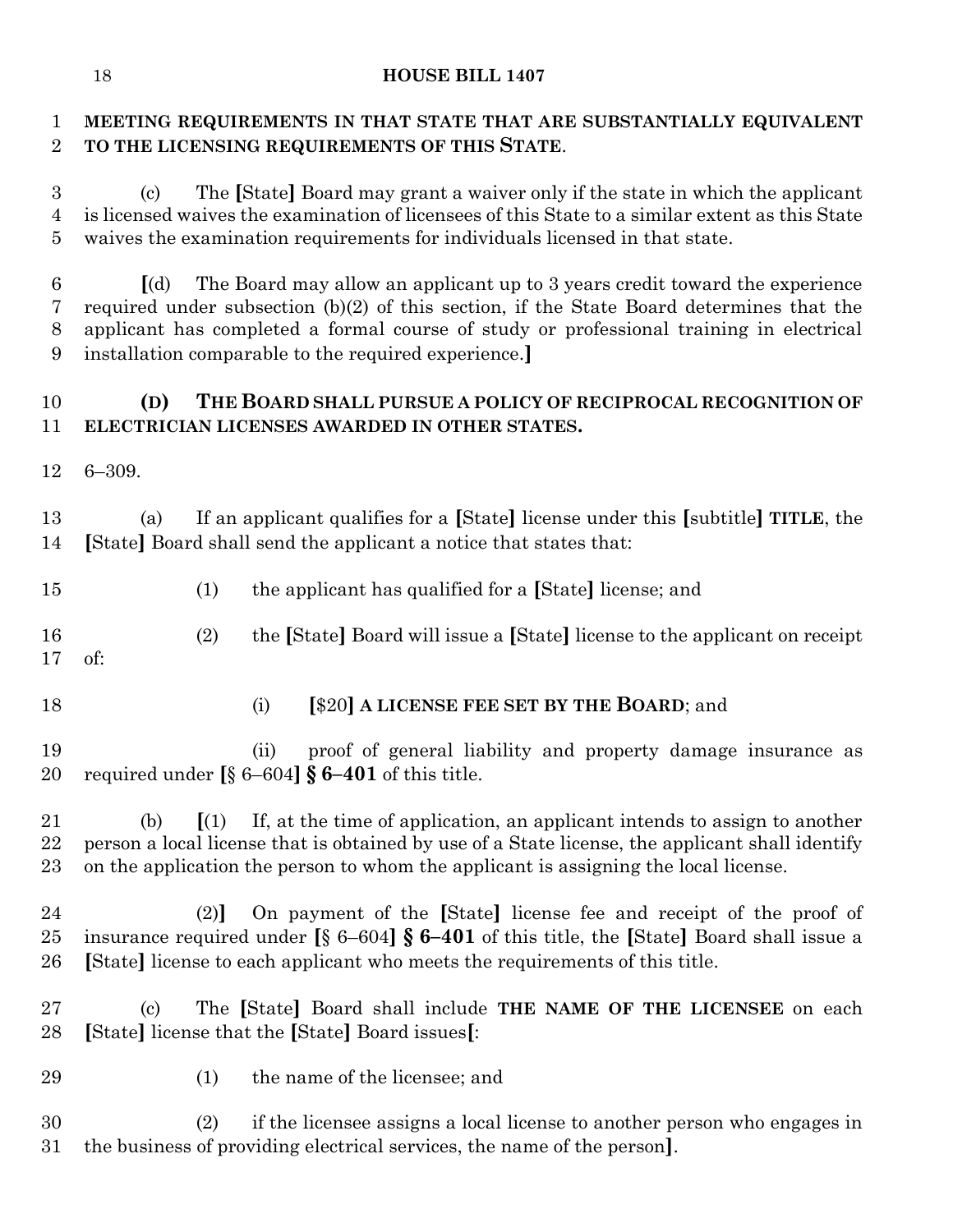6–310.

 (a) Unless a **[**State**]** license is renewed for a 2–year term as provided in this section, the **[**State**]** license expires on the first June 30 that comes: (1) after the effective date of the **[**State**]** license; and (2) in an odd–numbered year. (b) (1) At least 1 month before a **[**State**]**license expires, the **[**State**]** Board shall mail or electronically transmit to the **[**State**]** licensee: (i) a renewal application form; and (ii) a notice that states: 10 1. the date on which the current **[State]** license expires; and 11 2. the amount of the renewal fee. (2) If an electronic transmission under paragraph (1) of this subsection is returned to the **[**State**]** Board as undeliverable, the **[**State**]** Board shall mail to the **[**State**]** licensee, at the last known address of the **[**State**]** licensee, the materials required under paragraph (1) of this subsection within 10 business days of the date the **[**State**]** Board received the notice that the electronic transmission was undeliverable. (c) Before a **[**State**]** license expires, the **[**State**]** licensee periodically may renew it for an additional 2–year term, if the **[**State**]** licensee: (1) otherwise is entitled to be licensed; (2) pays to the **[**State**]** Board a renewal fee **[**of \$25**] SET BY THE BOARD**; (3) **FOR A MASTER ELECTRICIAN LICENSE OR JOURNEYPERSON ELECTRICIAN LICENSE,** complies with continuing education requirements established by the **[**State**]** Board in regulation; and (4) submits to the **[**State**]** Board **[**a renewal application on the form that the State Board provides**]: (I) A RENEWAL APPLICATION ON THE FORM THAT THE BOARD PROVIDES; AND (II) ADEQUATE EVIDENCE OF COMPLETION OF THE**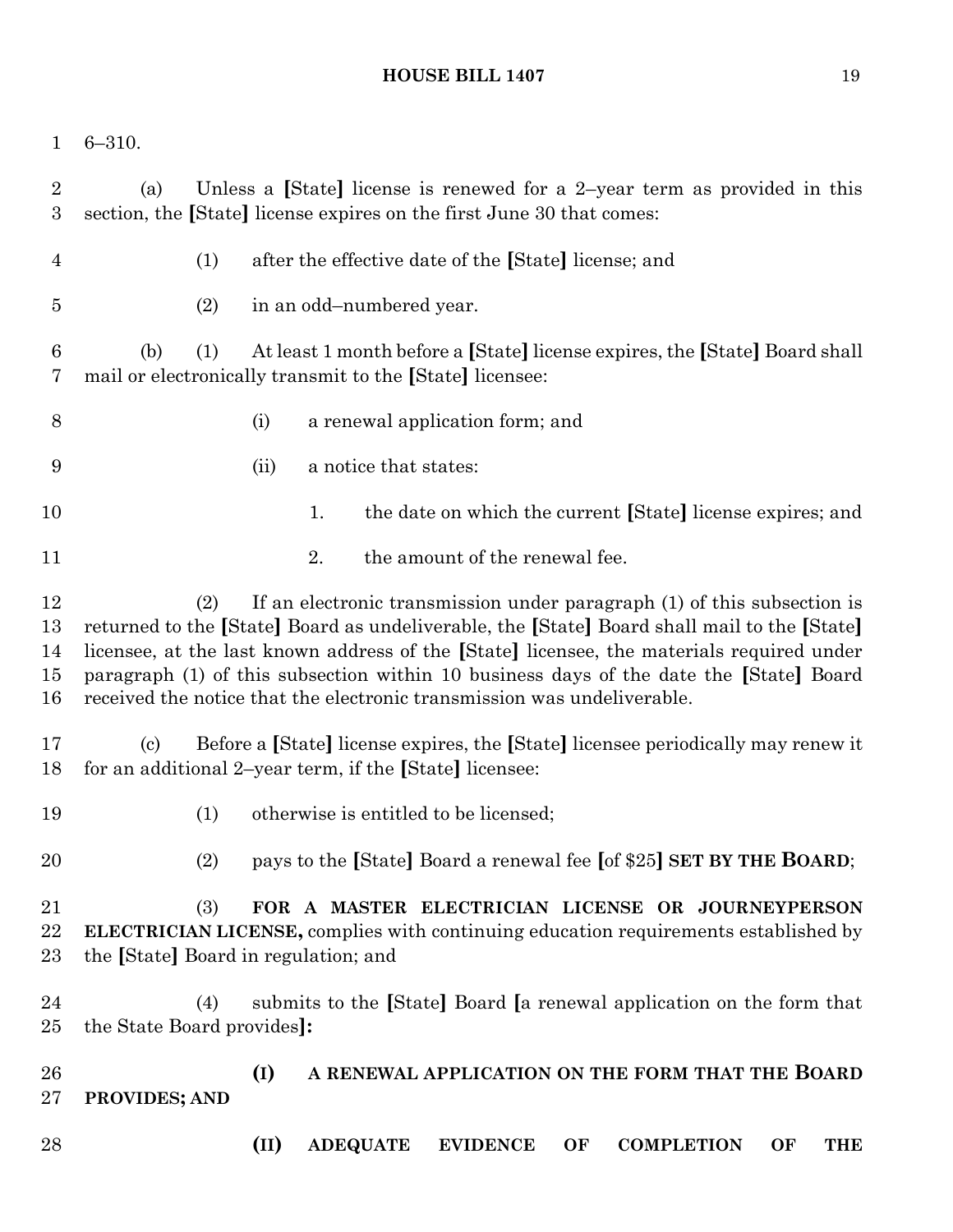## **CONTINUING EDUCATION REQUIREMENTS FOR LICENSE RENEWAL ESTABLISHED BY THE BOARD**.

 (d) The **[**State**]** Board shall renew the **[**State**]** license of each **[**State**]** licensee who meets the requirements of this section.

 (e) A **[**State**]** license to provide **OR ASSIST IN PROVIDING** electrical services is not transferable.

 (f) The Secretary may determine that **[**State**]** licenses issued under this subtitle shall expire on a staggered basis.

6–311.

 (a) The **[**State**]** Board shall place **[**a State licensee**] THE LICENSE OF A MASTER ELECTRICIAN OR A JOURNEYPERSON ELECTRICIAN** on inactive status and issue an inactive status certificate to the **[**State**]** licensee, if the **[**State**]** licensee:

 (1) submits to the **[**State**]** Board an application for inactive status on the form that the **[**State**]** Board provides;

(2) pays to the **[**State**]** Board any applicable inactive status application fee;

 (3) except for the insurance requirements of **[**§ 6–604**] § 6–401** of this title, qualifies for an active **[**State**]** license; and

(4) returns the **[**State**]** license to the **[**State**]** Board.

 (b) The **[**State**]** Board shall place an applicant for an initial **[**State**]** license on inactive status and issue an inactive status certificate to the applicant, if the applicant:

 (1) submits to the **[**State**]** Board an application for inactive status on the form that the **[**State**]** Board provides;

 (2) pays to the **[**State**]** Board an inactive status application fee **[**of an amount equal to the State license fee under § 6–309 of this subtitle**] SET BY THE BOARD**; and

 (3) except for the **CONTINUING EDUCATION REQUIREMENT OF § 6–310(C) OF THIS SUBTITLE AND THE** insurance requirements of **[**§ 6–604**] § 6–401** of this title, qualifies for an active **[**State**]** license.

 **[**(c) (1) A licensee on inactive status may not use a State license to obtain a local license for providing electrical services as a master electrician in a local jurisdiction of the State.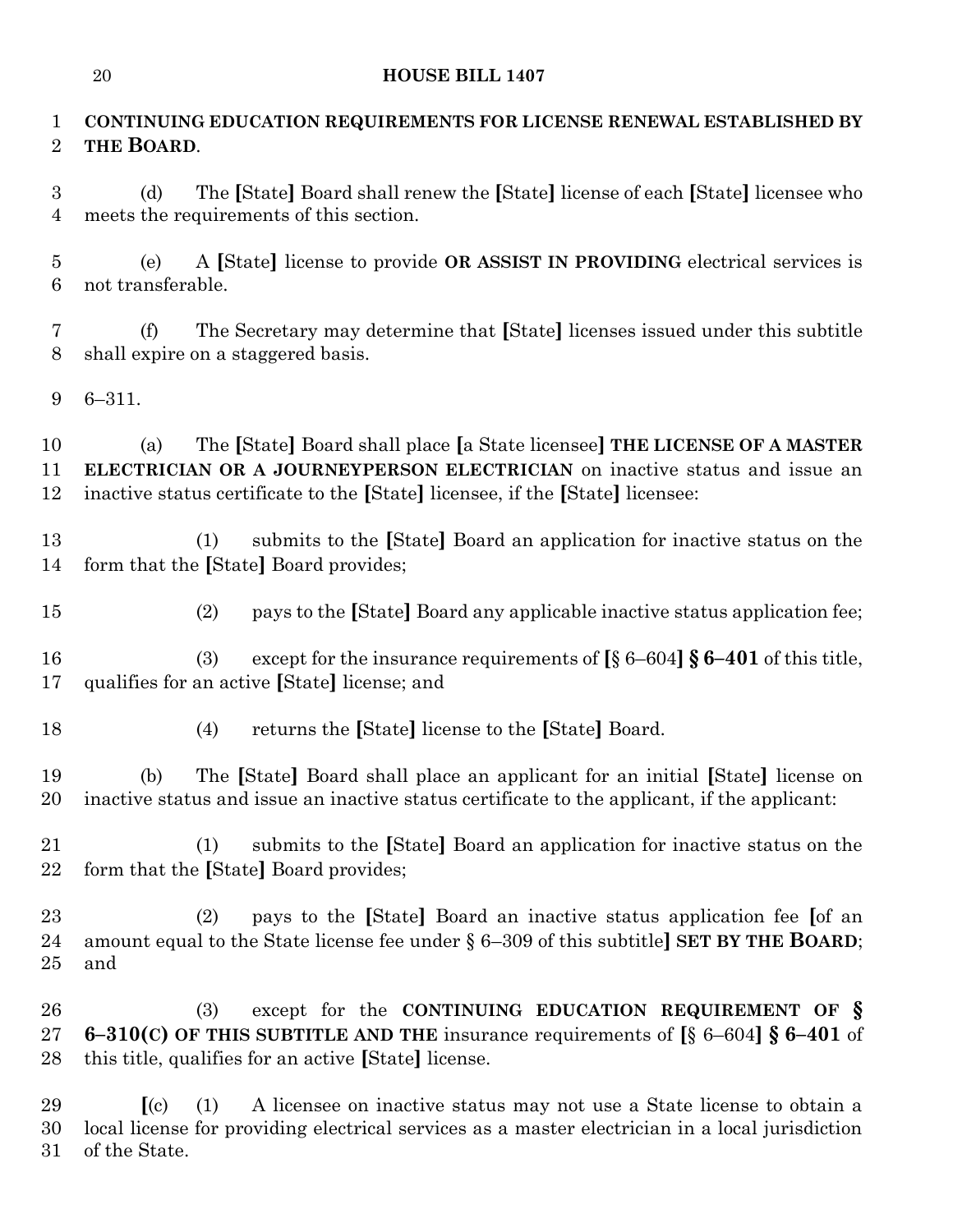(2) In a county that requires a State license, a licensee on inactive status may not provide electrical services as a master electrician.**] [**(d)**] (C)** (1) Unless the individual applies for another 2–year term as provided in this subsection, an individual on inactive status loses that status **[**on the first June 30 that comes: (i) after the inactive status registration certificate is issued to the licensee; and (ii) in an odd–numbered year**] ON THE EXPIRATION OF THE INACTIVE STATUS**. (2) (i) At least 1 month before the inactive status of an individual expires, the **[**State**]** Board shall mail or electronically transmit to the individual: 12 1. a renewal application form; and 13 2. a notice that states: 14 A. the date on which the inactive status expires; and 15 B. the amount of the renewal fee. (ii) If an electronic transmission under subparagraph (i) of this paragraph is returned to the **[**State**]** Board as undeliverable, the **[**State**]** Board shall mail to the individual, at the last known address of the individual, the materials required under subparagraph (i) of this paragraph within 10 business days of the date the Board received the notice that the electronic transmission was undeliverable. (3) Before the inactive status expires, an individual on inactive status periodically may renew it for an additional 2–year term, if the individual: 23 (i) otherwise is entitled to be placed on inactive status; (ii) except for an electrical inspector, pays to the **[**State**]** Board a renewal fee **[**of \$50**] SET BY THE BOARD**; and (iii) submits to the **[**State**]** Board a renewal application on the form that the Board provides. (4) After an inactive status expires, the former licensee may reapply for inactive status only if the former licensee: 30 (i) otherwise is entitled to be placed on inactive status;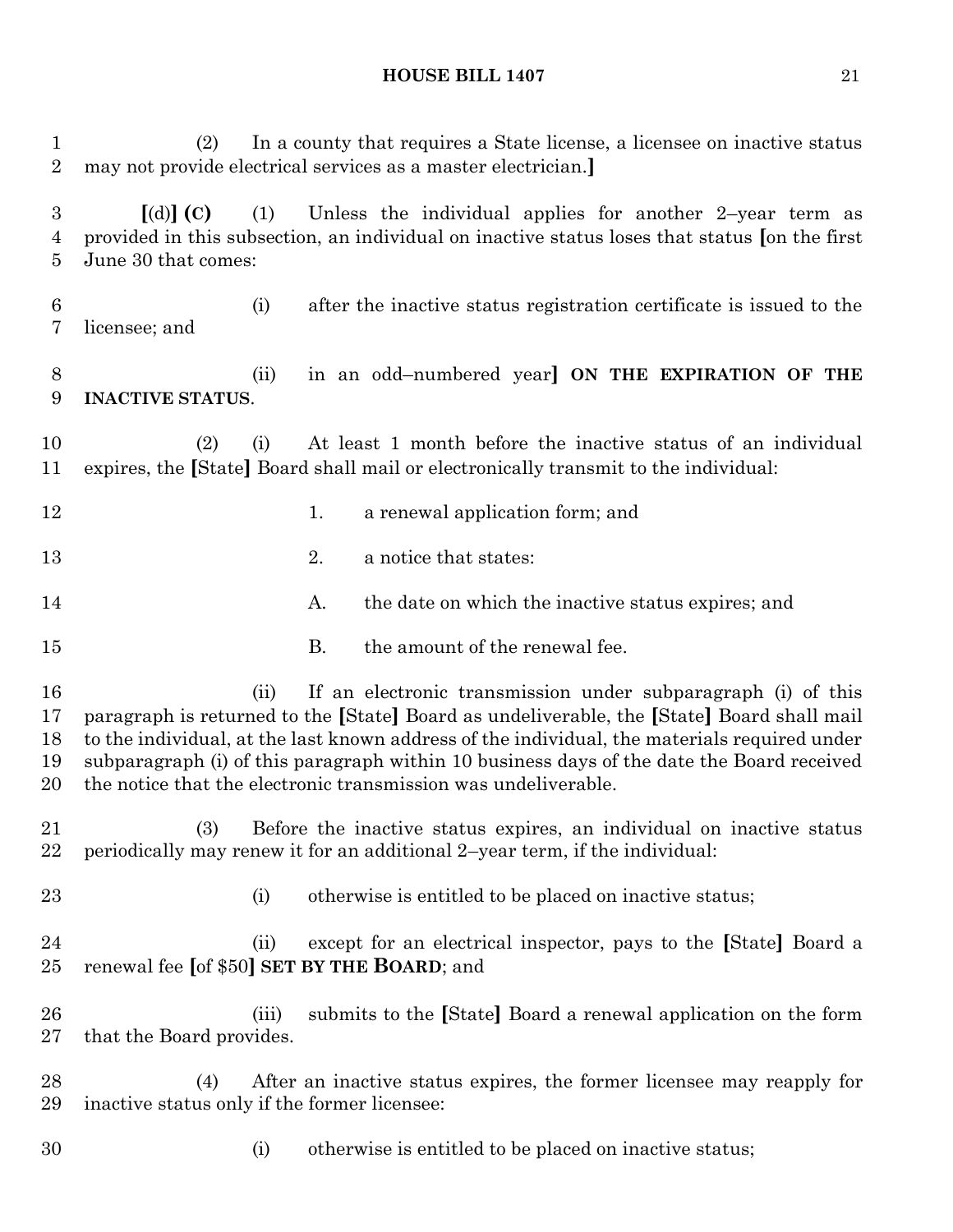(ii) pays to the Board a reapplication fee **[**of \$100**] SET BY THE BOARD**; and

 (iii) reapplies to the Board for inactive status within 2 years after initial expiration of inactive status on a form that the Board provides.

 (5) The **[**State**]** Board shall renew the inactive status of each individual or grant the reapplication for inactive status of each former licensee who meets the requirements of this subsection.

 **[**(e)**] (D)** If a former licensee on inactive status who has failed to renew the inactive status within 2 years of its expiration reapplies for that status, the **[**State**]** Board shall require the former licensee to comply with the requirements for obtaining a **[**State**]** license under **[**§§ 6–304, 6–307, and 6–503**] §§ 6–303 AND 6–307** of this **[**title**] SUBTITLE** as well as the requirements for inactive status under this section.

 **[**(f)**] (E)** The **[**State**]** Board shall reactivate the **[**State**]** license of an individual who is on inactive status, if the individual:

 (1) meets the renewal requirements that are in effect when the individual requests the reactivation of the **[**State**]** license;

 (2) submits to the **[**State**]** Board an application for reactivation on the form that the **[**State**]** Board provides; and

 (3) pays to the **[**State**]** Board a reactivation fee **[**of \$50**] SET BY THE BOARD**.

6–312.

 (a) The **[**State**]** Board shall reinstate the **[**State**]** license of **[**a master electrician**] AN INDIVIDUAL** who is not on inactive status and who has failed to renew the **[**State**]** license for any reason, if the **[**master electrician**] INDIVIDUAL**:

 (1) applies to the **[**State**]** Board for reinstatement within 2 years after the **[**State**]** license expires;

27 (2) meets the renewal requirements of  $\S 6-310$  of this subtitle; and

28 (3) in addition to the renewal fee required under  $\S 6-310$  of this subtitle, pays to the **[**State**]** Board a reinstatement fee **[**of:

- 
- (i) \$25 for up to and including a 30–day late renewal;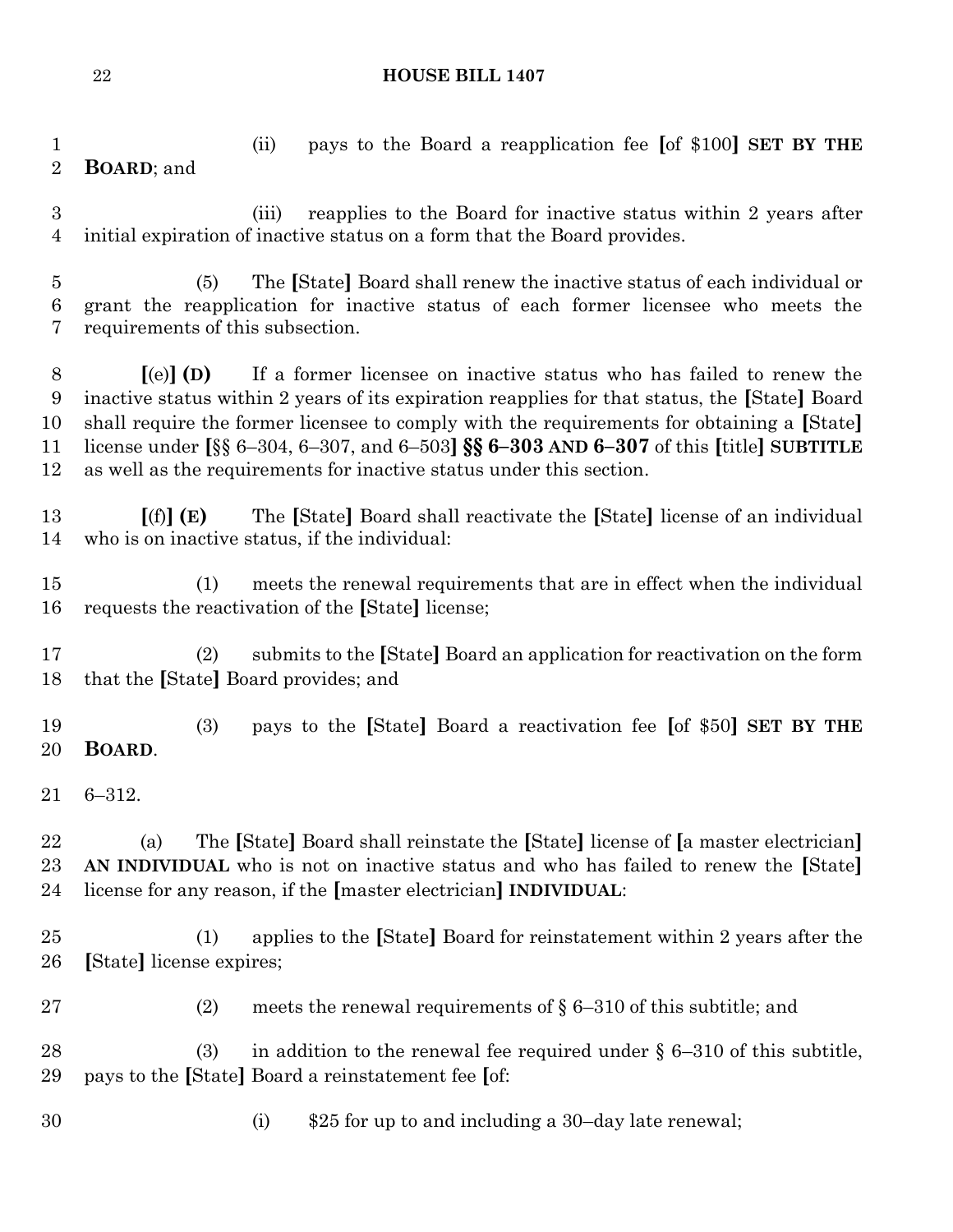| $\mathbf{1}$                            | \$50 for up to and including a 60-day late renewal; or<br>(ii)                                                                                                                                                                                                                                                                                                                                                                                                                                  |
|-----------------------------------------|-------------------------------------------------------------------------------------------------------------------------------------------------------------------------------------------------------------------------------------------------------------------------------------------------------------------------------------------------------------------------------------------------------------------------------------------------------------------------------------------------|
| $\sqrt{2}$                              | \$100 for a late renewal over 60 days] SET BY THE BOARD.<br>(iii)                                                                                                                                                                                                                                                                                                                                                                                                                               |
| 3<br>4<br>$\overline{5}$<br>6<br>7<br>8 | If [a master electrician] AN INDIVIDUAL who has failed to renew the [State]<br>(b)<br>license for any reason applies for reinstatement more than 2 years after the [State] license<br>has expired, the [State] Board shall require the [master electrician] INDIVIDUAL to pay a<br>reinstatement fee [of \$100] SET BY THE BOARD, and comply with the requirements for<br>obtaining a [State] license under [§§ 6-304, 6-307, and 6-503] <b>§§ 6-303 AND 6-307</b> of<br>this [title] SUBTITLE. |
| 9                                       | $6 - 313.$                                                                                                                                                                                                                                                                                                                                                                                                                                                                                      |
| 10<br>11                                | (1)<br>Except as provided in paragraph (2) of this subsection, a county or local<br>(a)<br>government may employ an individual as an electrical inspector only if the individual:                                                                                                                                                                                                                                                                                                               |
| 12                                      | holds a [State] license or local license, as applicable;<br>(i)                                                                                                                                                                                                                                                                                                                                                                                                                                 |
| 13<br>14                                | previously held, within the last 5 years, a [State] license or local<br>(ii)<br>license, as applicable, that was not suspended or revoked; or                                                                                                                                                                                                                                                                                                                                                   |
| 15                                      | is certified by:<br>(iii)                                                                                                                                                                                                                                                                                                                                                                                                                                                                       |
| 16<br>17                                | 1.<br>the International Code Council as a combination inspector<br>or as an electrical inspector for residential or commercial buildings;                                                                                                                                                                                                                                                                                                                                                       |
| 18<br>19                                | 2.<br>North<br>American Board of Certified<br>the<br>Energy<br>Practitioners; or                                                                                                                                                                                                                                                                                                                                                                                                                |
| 20<br>21                                | 3.<br>a certifying entity that is comparable to the entity listed<br>in item 1 or 2 of this item.                                                                                                                                                                                                                                                                                                                                                                                               |
| 22<br>23<br>24<br>25                    | Paragraph (1) of this subsection does not apply to a county or local<br>(2)<br>government that uses code inspectors or combination building code inspectors to conduct<br>trade-specific inspections on residential or commercial buildings to determine compliance<br>with adopted electrical codes or related building codes.                                                                                                                                                                 |
| 26<br>$27\,$                            | An individual may not have any financial interest in any electrical business<br>(b)<br>while employed by the State, a county, or a local government as an electrical inspector.                                                                                                                                                                                                                                                                                                                 |
| 28<br>29                                | $\left( \mathrm{c}\right)$<br>(1)<br>On appointment or employment as an electrical inspector, the<br>individual:                                                                                                                                                                                                                                                                                                                                                                                |
| 30<br>31                                | shall place the [State] license of the individual on inactive status;<br>(i)<br>and                                                                                                                                                                                                                                                                                                                                                                                                             |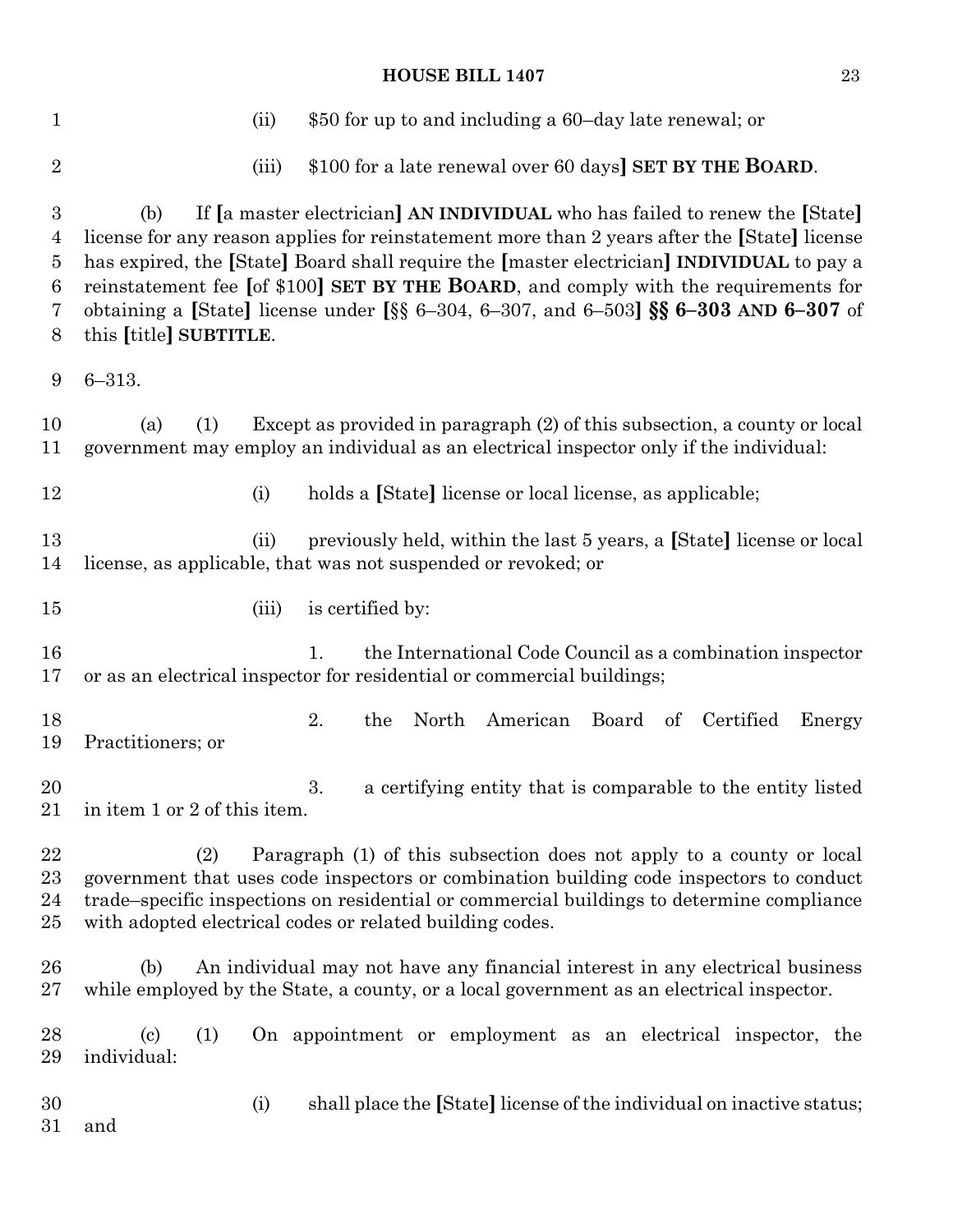(ii) except for the renewal fee, shall meet the inactive status 2 requirements of  $\S 6-311$  of this subtitle. (2) The **[**State**]** Board may issue an electrical inspector identification card to an electrical inspector who has placed the **[**State**]** license on inactive status. (3) The **[**State**]** Board may not charge a fee to issue the identification card. (d) The **[**State**]** Board may change the status of an electrical inspector to individual inactive status, if the electrical inspector: 8 (1) meets the inactive status requirements of  $\S 6-311$  of this subtitle; and (2) pays an inactive status fee **[**of \$50**] SET BY THE BOARD**. (e) On termination of the appointment or employment of an individual as an electrical inspector, the **[**State**]** Board shall reactivate the **[**State**]** license of the individual who is on inactive status, without examination, if the individual meets the reactivation requirements for a **[**State**]** license under **[**§ 6–311(f)**] § 6–311(E)** of this subtitle, including payment of the reactivation fee. 6–314. Within 10 days after the change, each **[**State**]** licensee shall give the **[**State**]** Board written notice of a change of: (1) the name of the **[**State**]** licensee; (2) the address of**[**: (i)**]** the **[**State**]** licensee**[**; or (ii) the person to whom the State licensee assigns a local license**]**; or (3) the employment of the **[**State**]** licensee**[**, including a change in the assignment of a local license**]**.

6–315.

 The **[**State**]** Board may investigate or act in a disciplinary proceeding against a **[**licensed master electrician**] LICENSEE** notwithstanding:

 (1) a lapse, by operation of law, of the **[**State**]** license of the **[**master electrician**] LICENSEE**;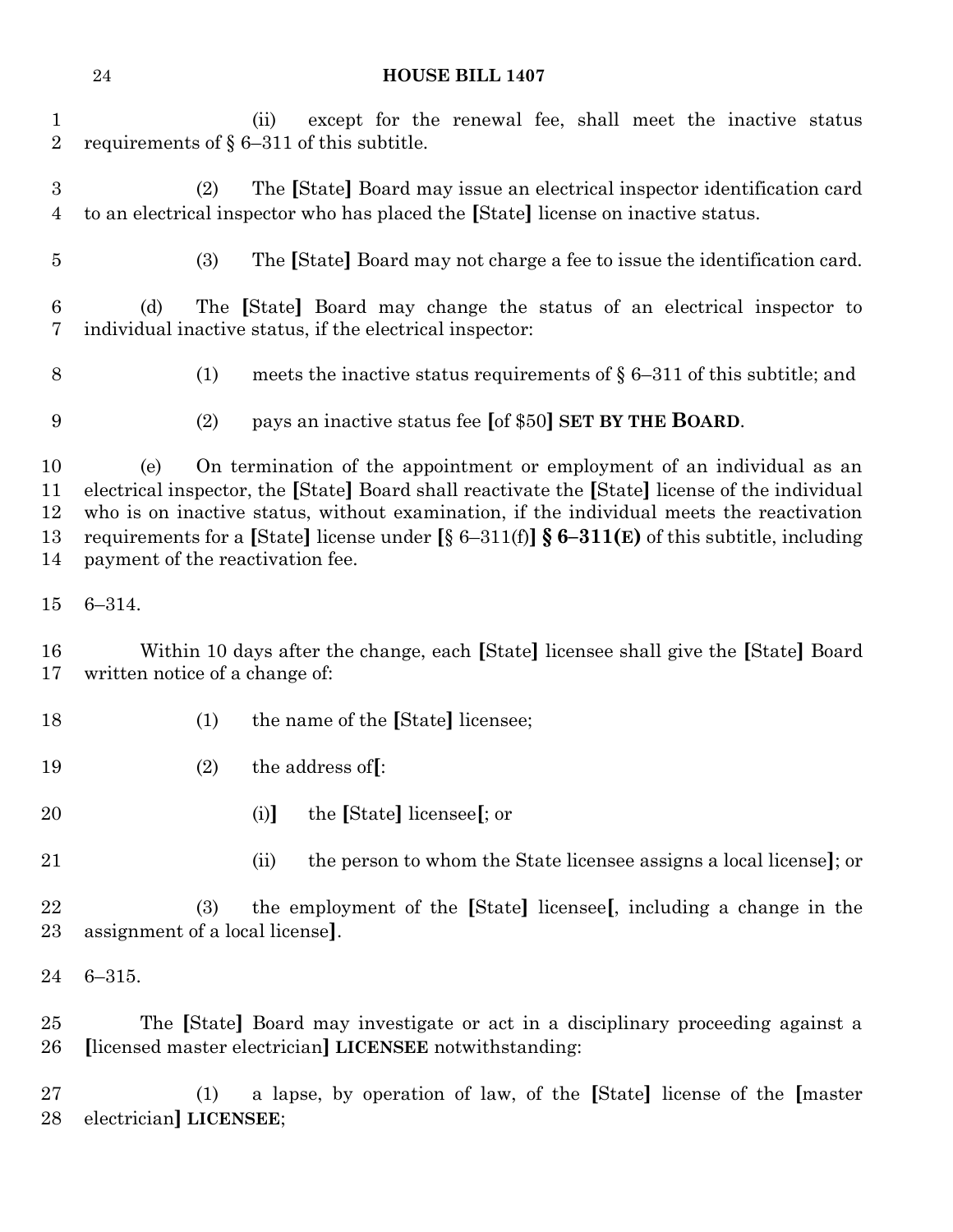(2) a suspension of the **[**State**]** license of the **[**master electrician**] LICENSEE** by order of the **[**State**]** Board or a court; or (3) a voluntary surrender of the **[**State**]** license of the **[**master electrician**] LICENSEE** to the **[**State**]** Board. 6–316. (a) Subject to the hearing provisions of § 6–317 of this subtitle, the **[**State**]** Board may deny a **[**State**]** license to any applicant, reprimand any **[**State**]** licensee, or suspend or revoke a **[**State**]** license if the applicant or **[**State**]** licensee: (1) fraudulently or deceptively obtains or attempts to obtain a **[**State**]** license for the applicant, **[**State**]** licensee, or another person; (2) fraudulently or deceptively uses a **[**State**]** license; (3) transfers the authority granted by a **[**State**]** license to another person; (4) engages in an unfair or deceptive trade practice, as defined in § 13–301 of the Commercial Law Article; (5) willfully or deliberately disregards and violates a building code, electrical code, or law of the State or a local jurisdiction; (6) under the laws of the United States or of any state, is convicted of: (i) a felony; or (ii) a misdemeanor that is directly related to the fitness and qualification of the applicant or licensee to provide electrical services; (7) aids or abets a person to evade a provision of this title; (8) willfully or deliberately disregards disciplinary action taken by a local jurisdiction **AGAINST THE INDIVIDUAL IN CONNECTION WITH THE PROVISION OF ELECTRICAL SERVICES**; (9) fails in a material respect to comply with a provision of this title; (10) fails to train and control adequately a person who, while under the supervision of the **[**State**]** licensee, sells or estimates electrical work **OR PROVIDES OR ASSISTS IN PROVIDING ELECTRICAL SERVICES**; **[**(11) fails to maintain a local license under § 6–601 of this title; or**]**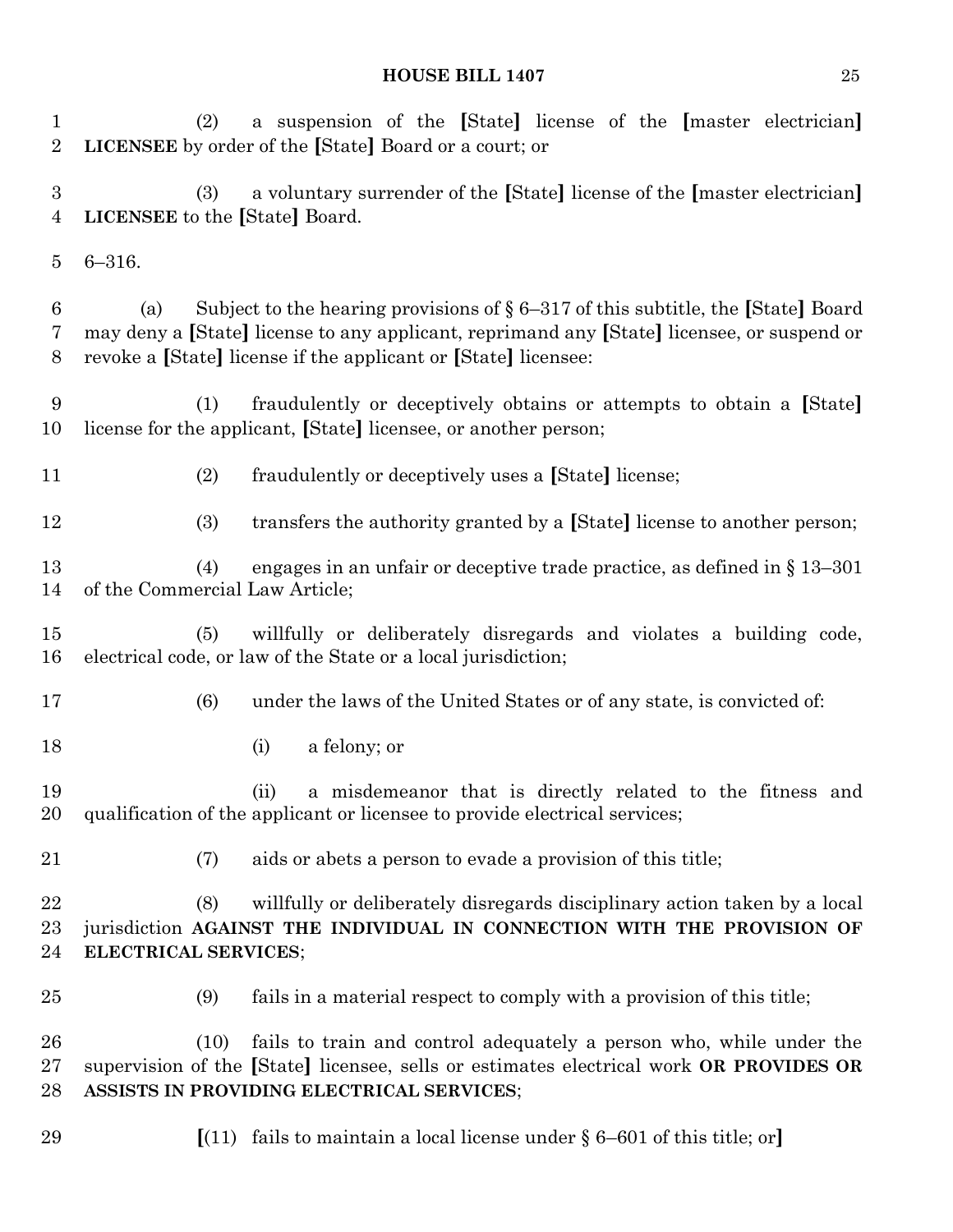**[**(12)**] (11)** fails to maintain the general liability and property damage insurance required under **[**§ 6–604**] § 6–401** of this title**;**

 **(12) OFFERS OR PROVIDES ELECTRICAL SERVICES OUTSIDE THE SCOPE OF THE LICENSE HELD BY THE LICENSEE;**

 **(13) PERMITS ANOTHER LICENSEE EMPLOYED BY THE INDIVIDUAL TO PROVIDE ELECTRICAL SERVICES OUTSIDE THE SCOPE OF THAT INDIVIDUAL'S LICENSE;**

 **(14) WITHOUT JUSTIFICATION, FAILS TO PERFORM A CONTRACT OR ABANDONS A PROJECT TO PROVIDE ELECTRICAL SERVICES;**

 **(15) PROVIDES ELECTRICAL SERVICES THAT ARE INADEQUATE OR INCOMPLETE, ACCORDING TO THE TERMS OF A CONTRACT OR A PROJECT;**

 **(16) DIRECTLY OR INDIRECTLY PUBLISHES AN ADVERTISEMENT RELATING TO THE PROVISION OF ELECTRICAL SERVICES THAT CONTAINS A REPRESENTATION OR STATEMENT THAT IS FALSE, DECEPTIVE, OR MISLEADING;**

 **(17) CERTIFIES ON A LICENSE RENEWAL APPLICATION THAT THE CONTINUING EDUCATION REQUIREMENT OF LICENSE RENEWAL HAS BEEN COMPLETED IF THE LICENSEE HAS NOT FULLY COMPLETED THE CONTINUING EDUCATION REQUIREMENT AT THE TIME THE LICENSE RENEWAL APPLICATION IS SUBMITTED;**

## **(18) VIOLATES ANY OTHER PROVISION OF THIS TITLE; OR**

- 
- **(19) VIOLATES ANY REGULATION ADOPTED UNDER THIS TITLE**.

 (b) Allowing a **[**State**]** license to be used by another person is, in a disciplinary proceeding under this section, prima facie evidence that a **[**State**]** licensee transferred the authority granted by a **[**State**]** license to another person.

 (c) The Board shall consider the following facts in the granting, denial, renewal, suspension, or revocation of a license or the reprimand of a licensee when an applicant or licensee is convicted of a felony or misdemeanor described in subsection (a)(6) of this section:

29 (1) the nature of the crime;

(2) the relationship of the crime to the activities authorized by the license;

 (3) with respect to a felony, the relevance of the conviction to the fitness and qualification of the applicant or licensee to provide electrical services;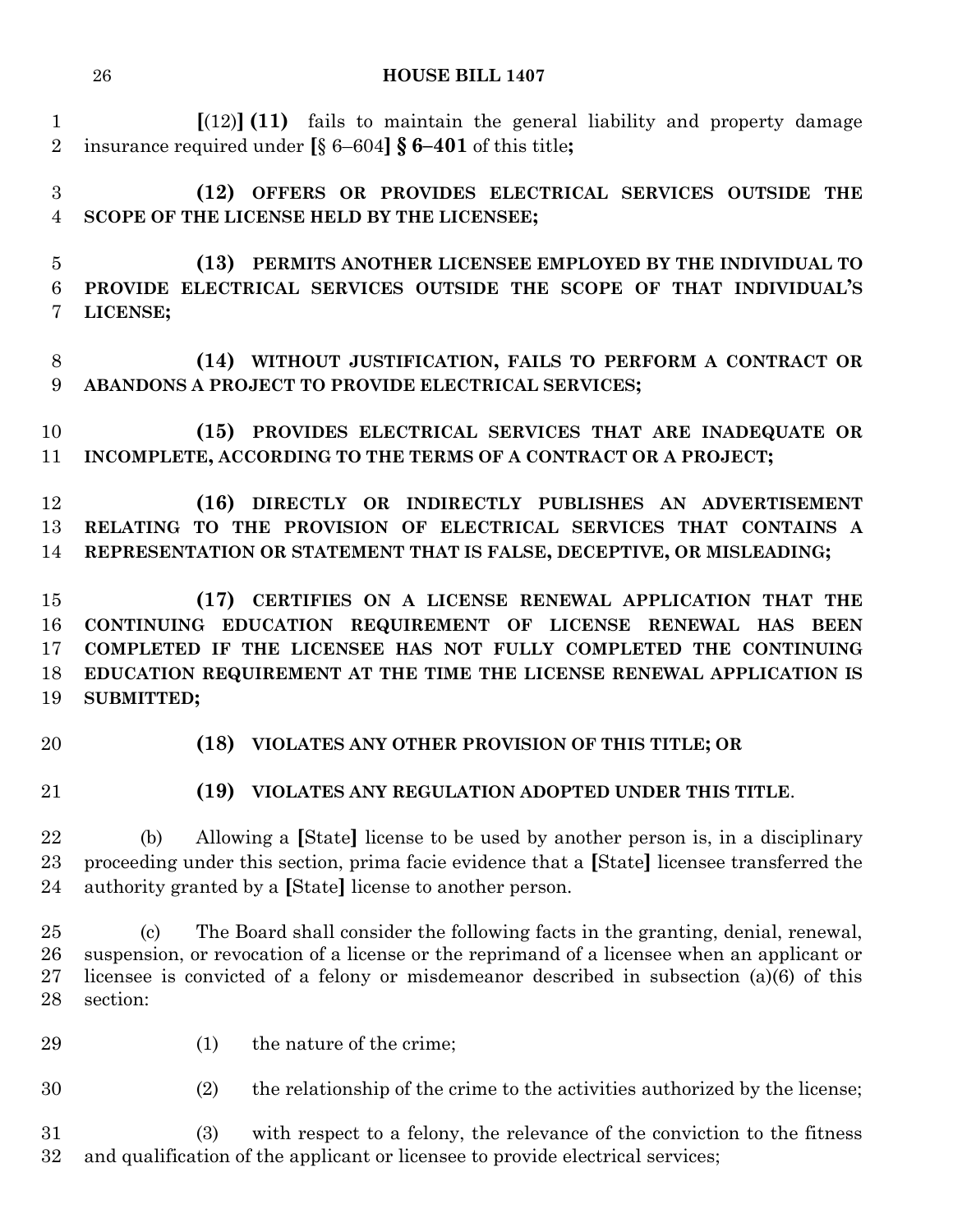(4) the length of time since the conviction; and

 (5) the behavior and activities of the applicant or licensee before and after the conviction.

## **(D) THIS SECTION MAY NOT BE CONSTRUED TO LIMIT THE ABILITY OF A LOCAL BOARD TO TAKE DISCIPLINARY ACTION AGAINST A REGISTRANT OR A PERMIT HOLDER IN THAT JURISDICTION UNDER § 6–103 OF THIS TITLE.**

6–317.

 (a) Except as otherwise provided in § 10–226 of the State Government Article, before the **[**State**]** Board takes any final action under § 6–316 of this subtitle, it shall give the individual against whom the action is contemplated an opportunity for a hearing before the **[**State**]** Board.

 (b) The **[**State**]** Board shall give notice and hold the hearing in accordance with Title 10, Subtitle 2 of the State Government Article.

 (c) If, after due notice, the individual against whom the action is contemplated fails or refuses to appear, nevertheless the **[**State**]** Board may hear and determine the matter.

6–318.

 Any person aggrieved by a final decision of the **[**State**]** Board in a contested case, as defined in § 10–202 of the State Government Article, may take an appeal as allowed in §§ 10–222 and 10–223 of the State Government Article.

6–319.

(a) **[**The State Board may not suspend a State license for more than 1 year.

(b) The State Board may not revoke a State license for less than 1 year.

 (c)**]** If **[**a State license is suspended, the State**] THE BOARD, AFTER A HEARING, SUSPENDS A LICENSE, THE** Board may allow the licensee to complete a contract to provide electrical services that is in progress and uncompleted at the time of suspension.

 **[**(d)**] (B)** (1) If a **[**State**]** license is revoked, the **[**State**]** Board may reinstate the **[**State**]** license after **NOT LESS THAN** 1 year.

 (2) A **[**State**]** license that has been revoked may be reinstated under this subsection if: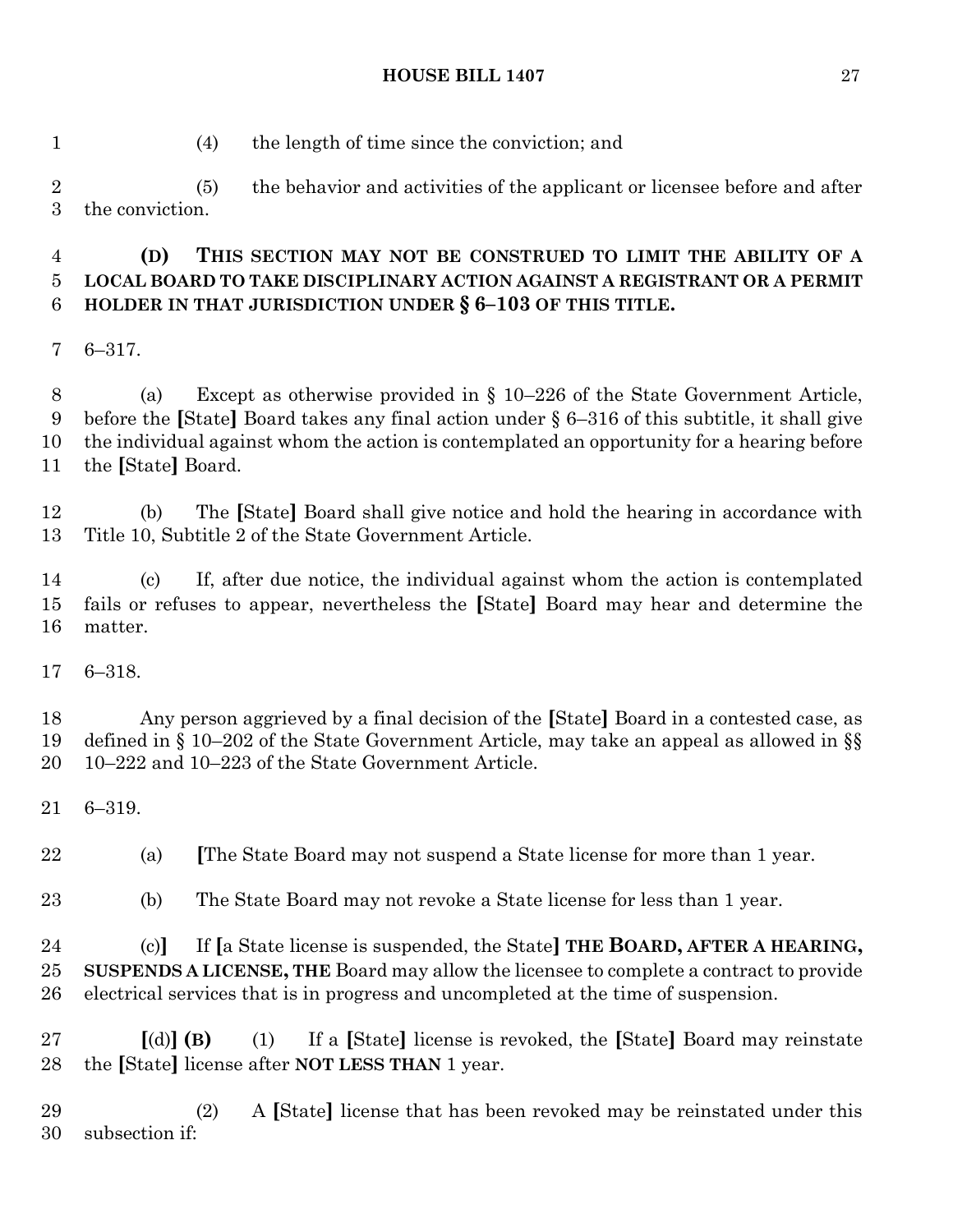| $\mathbf 1$<br>$\overline{2}$ | written request to the [State] Board; | the individual whose [State] license has been revoked submits a<br>(i)                                                                                                                                                                            |
|-------------------------------|---------------------------------------|---------------------------------------------------------------------------------------------------------------------------------------------------------------------------------------------------------------------------------------------------|
| $\boldsymbol{3}$              |                                       | the [State] Board holds a hearing on the request; and<br>(ii)                                                                                                                                                                                     |
| $\overline{4}$<br>5           | license.                              | the [State] Board makes a determination to reinstate the [State]<br>(iii)                                                                                                                                                                         |
| 6                             | $6 - 320.$                            |                                                                                                                                                                                                                                                   |
| 7<br>8<br>9                   |                                       | Within 30 days after taking action, the [State] Board shall give each local board or<br>building official notice of the name of each master electrician whose [State] license has<br>been suspended, revoked, or reinstated by the [State] Board. |
| 10                            |                                       | Subtitle [6.] 4. Miscellaneous Provisions.                                                                                                                                                                                                        |
| 11                            | $[6 - 604.] 6 - 401.$                 |                                                                                                                                                                                                                                                   |
| 12                            | (a)                                   | This section does not apply to a [State] licensee on inactive status.                                                                                                                                                                             |
| 13<br>14<br>15                | (b)<br>shall:                         | A master electrician who is licensed by the State Board and provides electrical<br>services [or a person to whom the master electrician assigns a local license under this title]                                                                 |
| 16                            | (1)                                   | maintain general liability insurance in the amount of at least \$300,000;                                                                                                                                                                         |
| 17<br>18                      | (2)<br>\$100,000; and                 | maintain property damage insurance in the amount of at least                                                                                                                                                                                      |
| 19                            | (3)                                   | submit proof of the required insurance to the State Board.                                                                                                                                                                                        |
| 20<br>21                      | (c)<br>(1)                            | An applicant for a [State] license shall submit proof of the insurance<br>required under this section to the [State] Board with the license application.                                                                                          |
| 22<br>$^{23}$<br>24           | (2)<br>proof of the insurance.        | The [State] Board may not issue a [State] license to an applicant to<br>whom the insurance requirements of this section would apply unless the applicant submits                                                                                  |
| $25\,$<br>$26\,$<br>$27\,$    | (d)                                   | Unless an applicant meets the insurance requirements of this section, the<br>[State] Board may not renew a [State] license of the applicant to whom the insurance<br>requirements of this section would apply.                                    |
| 28<br>29                      | (e)                                   | If the insurance required under this section is canceled, the insurer shall<br>notify the [State] Board within 10 days after the date of cancellation.                                                                                            |
| 30                            | (f)                                   | If a local jurisdiction requires an applicant for a local license to execute a bond                                                                                                                                                               |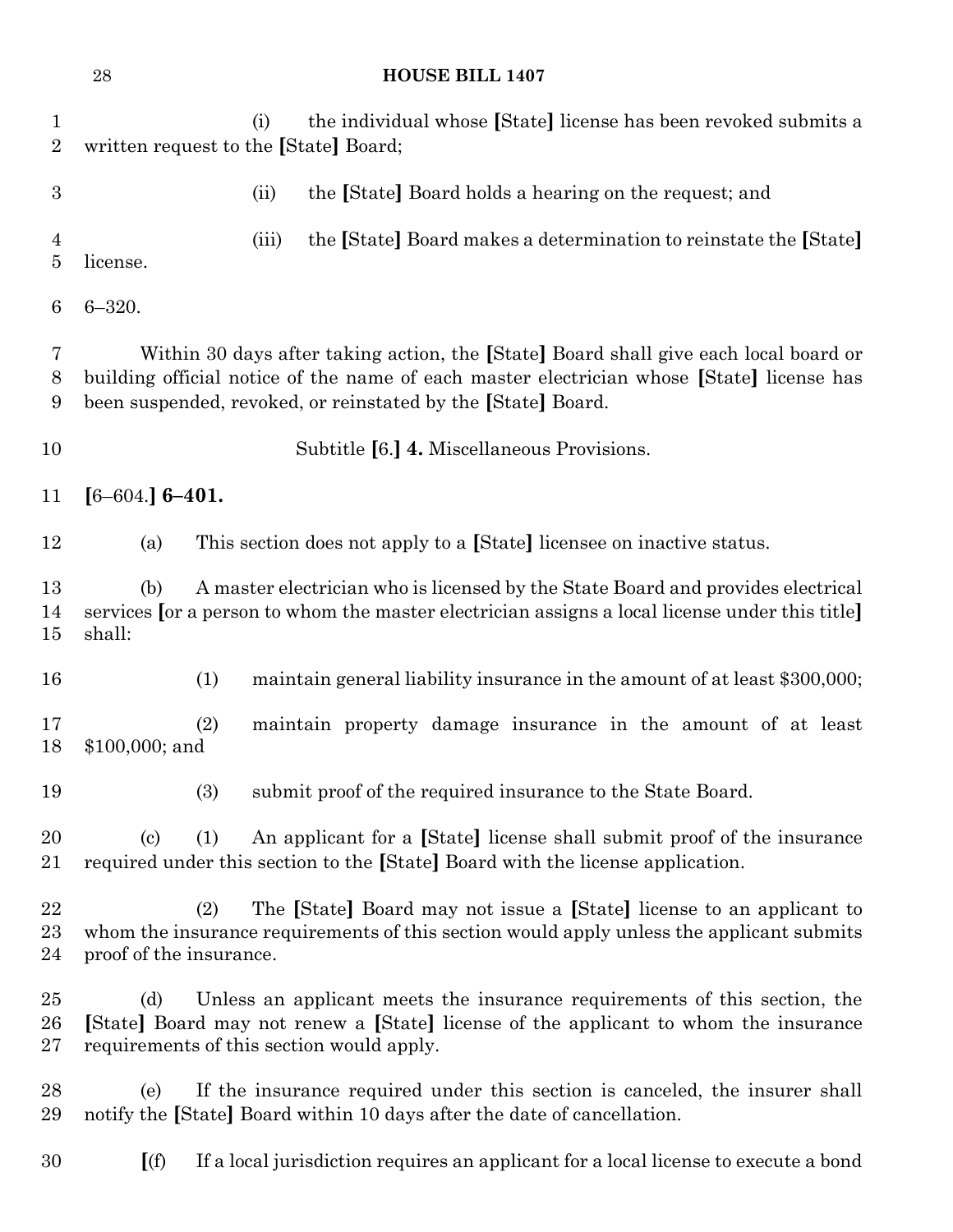to the local jurisdiction, the applicant may satisfy the bond requirement by submitting proof of the insurance required under this section.**]**

## **[**6–605.**] 6–402.**

 A licensed master electrician **[**or a person to whom a master electrician assigns a local license**]** may employ an individual who is not a licensed master electrician under this title to provide electrical services if the individual provides the services only while under the supervision and control of a licensed master electrician.

**[**6–606.**] 6–403.**

 (a) The General Assembly intends that the revenues of the **[**State**]** Board be sufficient to meet its costs, including reasonably apportioned Department overhead.

(b) The Secretary shall:

 (1) monitor the fees and other revenue of the **[**State**]** Board for compliance with the intent of this section; and

- (2) recommend adjustments, if necessary.
- **6–404.**

 **(A) A MASTER ELECTRICIAN SHALL DISPLAY THE MASTER ELECTRICIAN'S LICENSE AND THE LICENSE NUMBER CONSPICUOUSLY IN THE PRINCIPAL PLACE OF BUSINESS OF THE MASTER ELECTRICIAN.**

 **(B) A LICENSEE SHALL GIVE THE BOARD WRITTEN NOTICE OF ANY CHANGE OF NAME, ADDRESS, OR EMPLOYMENT FROM WHAT APPEARS ON THE CURRENT LICENSE AT LEAST 10 WORKING DAYS BEFORE THE CHANGE IS TO TAKE EFFECT.**

**6–405.**

**EXCEPT AS OTHERWISE PROVIDED IN THIS TITLE, AN INDIVIDUAL MAY NOT:**

 **(1) PROVIDE, ATTEMPT TO PROVIDE, OR OFFER TO PROVIDE ELECTRICAL SERVICES FOR COMPENSATION IN THE STATE WITHOUT AN APPROPRIATE LICENSE ISSUED UNDER THIS TITLE;**

 **(2) ASSIST, ATTEMPT TO ASSIST, OR OFFER TO ASSIST IN PROVIDING ELECTRICAL SERVICES FOR COMPENSATION IN THE STATE WITHOUT AN APPROPRIATE LICENSE ISSUED UNDER THIS TITLE;**

**(3) PROVIDE ELECTRICAL SERVICES FOR COMPENSATION WITHOUT**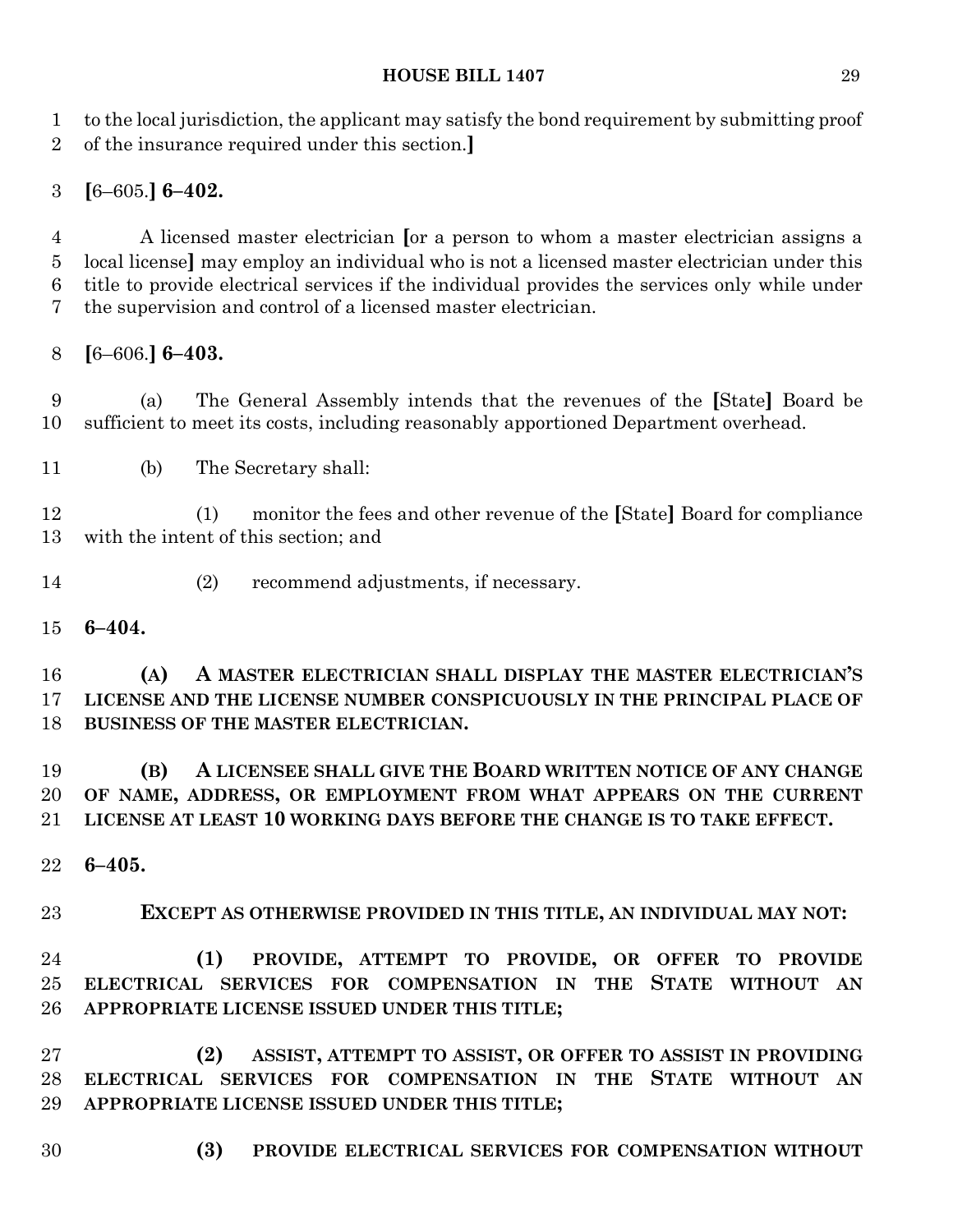**OBTAINING A PERMIT FOR SUCH SERVICES IF REQUIRED BY A LOCAL JURISDICTION; OR**

 **(4) PROVIDE ELECTRICAL SERVICES BEYOND THE SCOPE OF THE LICENSE ISSUED TO THE INDIVIDUAL UNDER THIS TITLE.**

**6–406.**

 **(A) EXCEPT AS OTHERWISE PROVIDED IN THIS TITLE, A PERSON MAY NOT EMPLOY AN INDIVIDUAL TO PROVIDE OR ASSIST IN PROVIDING ELECTRICAL SERVICES UNLESS THE INDIVIDUAL:**

**(1) IS LICENSED BY THE BOARD AS A MASTER ELECTRICIAN; OR**

 **(2) (I) IS LICENSED BY THE BOARD AS A JOURNEYPERSON ELECTRICIAN; AND**

 **(II) PROVIDES OR ASSISTS IN PROVIDING ELECTRICAL SERVICES WITHIN THE SCOPE OF THE INDIVIDUAL'S LICENSE.**

 **(B) A PERSON MAY NOT EMPLOY AN INDIVIDUAL TO PROVIDE OR ASSIST IN PROVIDING ELECTRICAL SERVICES UNDER A PUBLIC WORKS CONTRACT SUBJECT TO TITLE 17, SUBTITLE 2 OF THE STATE FINANCE AND PROCUREMENT ARTICLE UNLESS THE INDIVIDUAL IS LICENSED BY THE BOARD.**

 **(C) A PERSON MAY NOT CLASSIFY AN EMPLOYEE UNDER A PUBLIC WORKS CONTRACT SUBJECT TO TITLE 17, SUBTITLE 2 OF THE STATE FINANCE AND PROCUREMENT ARTICLE WHO IS LICENSED UNDER THIS TITLE AT A SPECIFIC WORK CLASSIFICATION THAT IS HIGHER THAN THE EMPLOYEE'S LICENSE TYPE.**

**6–407.**

 **UNLESS AUTHORIZED UNDER THIS TITLE TO PROVIDE ELECTRICAL SERVICES, A PERSON MAY NOT REPRESENT TO THE PUBLIC, BY USE OF A TITLE, INCLUDING "MASTER ELECTRICIAN", "REGISTERED ELECTRICIAN", "LICENSED MASTER ELECTRICIAN", "JOURNEYPERSON ELECTRICIAN", "REGISTERED JOURNEYPERSON", AND "LICENSED JOURNEYPERSON ELECTRICIAN", OR BY DESCRIPTION OF SERVICES, METHODS, OR PROCEDURES, OR OTHERWISE, THAT THE INDIVIDUAL IS AUTHORIZED TO PROVIDE ELECTRICAL SERVICES IN THE STATE.**

**6–408.**

 **(A) IN THIS SECTION, "OFFICER" INCLUDES A SUPERINTENDENT, A MANAGER, OR AN AGENT OF A BUSINESS ENTITY, REGARDLESS OF WHETHER THE**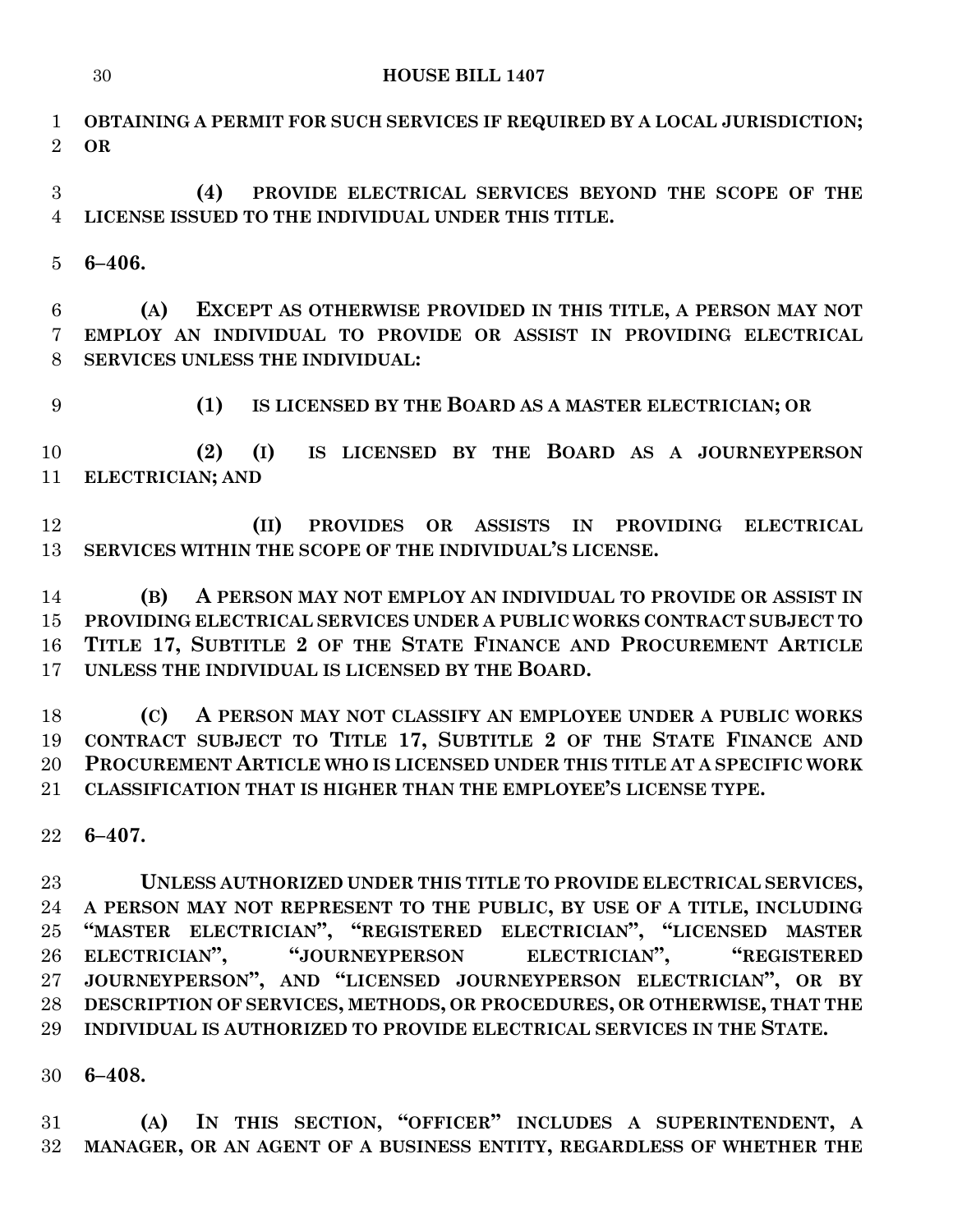| 1<br>$\overline{2}$ | BUSINESS ENTITY ENGAGES IN THE BUSINESS OF PROVIDING ELECTRICAL<br>SERVICES.                |
|---------------------|---------------------------------------------------------------------------------------------|
| 3                   | ANY PERSON, INCLUDING AN OFFICER, WHO VIOLATES ANY PROVISION<br>(B)                         |
| $\overline{4}$      | OF §§ 6-404 THROUGH 6-408 OF THIS SUBTITLE IS GUILTY OF A MISDEMEANOR AND                   |
| $\overline{5}$      | ON CONVICTION IS SUBJECT TO:                                                                |
| $\,6\,$             | ON A FIRST CONVICTION, A FINE NOT EXCEEDING \$1,000; AND<br>(1)                             |
| $\overline{7}$      | ON A SECOND OR SUBSEQUENT CONVICTION, A FINE NOT<br>(2)                                     |
| 8                   | EXCEEDING \$5,000.                                                                          |
| 9                   | (C) ANY PERSON WHO VIOLATES $\S 6-401$ OF THIS SUBTITLE IS GUILTY OF A                      |
| 10                  | MISDEMEANOR AND ON CONVICTION IS SUBJECT TO A FINE NOT EXCEEDING \$1,000.                   |
| 11                  | (1)<br>IN ADDITION TO ANY OTHER PENALTIES IMPOSED UNDER THIS<br>(D)                         |
| 12                  | TITLE, THE BOARD MAY IMPOSE ON A PERSON WHO VIOLATES ANY PROVISION OF                       |
| 13                  | THIS SUBTITLE A CIVIL PENALTY NOT EXCEEDING \$5,000 FOR EACH VIOLATION.                     |
| 14                  | (2)<br>IN DETERMINING THE PENALTY IMPOSED UNDER PARAGRAPH (1)                               |
| 15                  | OF THIS SUBSECTION, THE BOARD SHALL CONSIDER:                                               |
|                     |                                                                                             |
| 16                  | (I)<br>THE SERIOUSNESS OF THE VIOLATION;                                                    |
| 17                  | (II)<br>THE GOOD FAITH OF THE VIOLATOR;                                                     |
| 18                  | (III)<br>ANY PREVIOUS VIOLATIONS OF THE VIOLATOR;                                           |
| 19                  | (IV)<br>THE HARMFUL EFFECT OF THE VIOLATION; AND                                            |
| 20                  | (V)<br>ANY OTHER RELEVANT FACTORS.                                                          |
| 21                  | THE BOARD SHALL PAY ANY PENALTY COLLECTED UNDER SUBSECTION<br>(E)                           |
| 22                  | (D) OF THIS SECTION INTO THE GENERAL FUND OF THE STATE.                                     |
|                     |                                                                                             |
| 23                  | Subtitle [7.] <b>5.</b> Short Title; Termination of Title.                                  |
| 24                  | $[6 - 701.] 6 - 501.$                                                                       |
| 25                  | This title may be cited as the "Maryland [Master] Electricians Act".                        |
| 26                  | $[6 - 702]$ 6-502.                                                                          |
| 27                  | Subject to the evaluation and reestablishment provisions of the Maryland Program            |
| 28                  | Evaluation Act, this title and all regulations adopted under this title shall terminate and |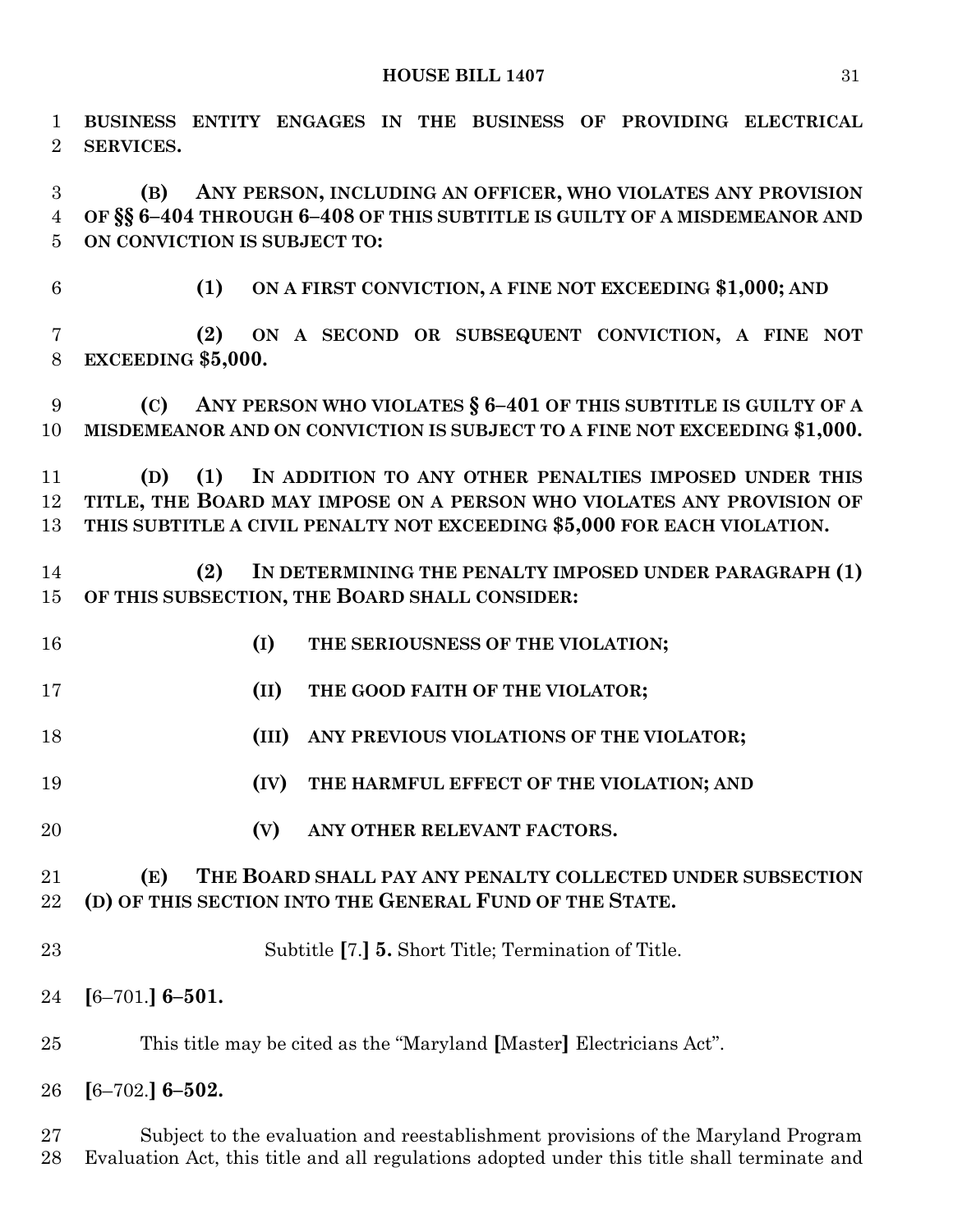be of no effect after July 1, 2023.

#### **Article – Business Regulation**

**2–106.15.**

 **(A) IN THIS SECTION, "BOARD" MEANS THE STATE BOARD OF ELECTRICIANS ESTABLISHED UNDER § 6–201 OF THE BUSINESS OCCUPATIONS AND PROFESSIONS ARTICLE.**

 **(B) IN CONSULTATION WITH THE BOARD, THE SECRETARY SHALL CALCULATE ANNUALLY THE DIRECT AND INDIRECT COSTS ATTRIBUTABLE TO THE BOARD.**

 **(C) THE BOARD SHALL ESTABLISH FEES BASED ON THE CALCULATIONS PROVIDED BY THE SECRETARY UNDER THIS SECTION.**

 **(D) EACH FEE ESTABLISHED BY THE BOARD MAY NOT BE INCREASED ANNUALLY BY MORE THAN 3% OF THE EXISTING AND CORRESPONDING FEE OF THE BOARD.**

 **(E) THE FEES ESTABLISHED FOR THE OCCUPATION REGULATED UNDER TITLE 6 OF THE BUSINESS OCCUPATIONS AND PROFESSIONS ARTICLE SHALL BE SET SO AS TO PRODUCE FUNDS TO APPROXIMATE THE COST OF REGULATING THE OCCUPATION.**

**Article – Public Safety**

12–603.

Each electrical installation in the State shall conform to:

- 
- (1) the National Electrical Code; **[**or**]**

## **(2) THE STATE ELECTRICAL CODE ADOPTED BY THE STATE BOARD OF ELECTRICIANS UNDER § 6–205 OF THE BUSINESS OCCUPATIONS AND PROFESSIONS ARTICLE; OR**

 **[**(2)**] (3)** the electrical code and amendments adopted by the county in which the electrical installation is done.

 SECTION 3. AND BE IT FURTHER ENACTED, That the State Board of Electricians shall provide notice to each local board in the State of the provisions of this Act and the effect this Act will have on electricians licensed by local boards, including information regarding how electricians with local licenses may obtain licenses issued by